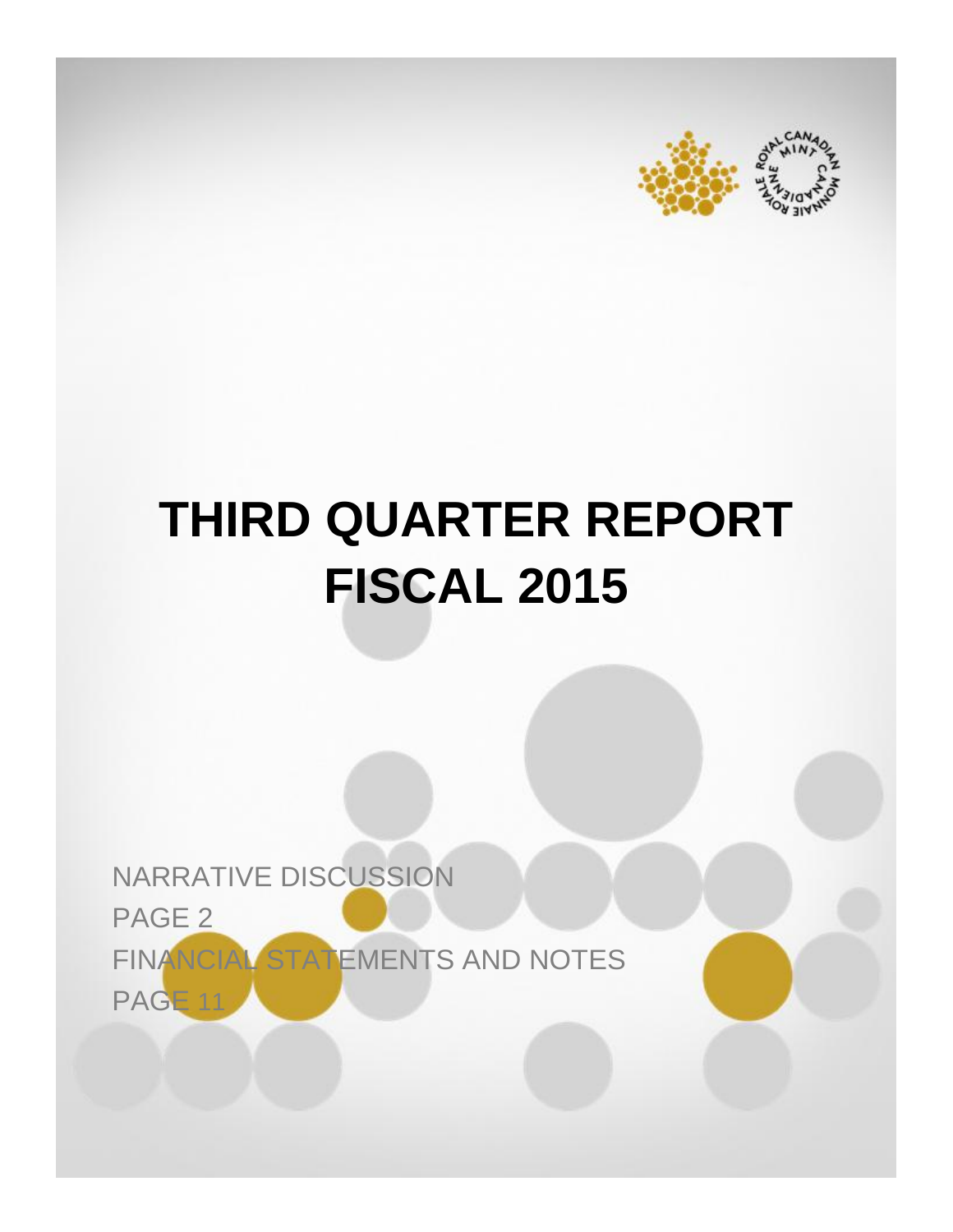# **NARRATIVE DISCUSSION**

# **BASIS OF PRESENTATION**

The Royal Canadian Mint (the "Mint") has prepared this report as required by section 131.1 of the Financial Administration Act<sup>1</sup> using the standard issued by the Treasury Board of Canada Secretariat. This narrative should be read in conjunction with the unaudited condensed consolidated financial statements.

The Mint has prepared these unaudited condensed consolidated financial statements for the 13 and 39 weeks ended September 26, 2015, and September 27, 2014, in compliance with International Financial Reporting Standards (IFRS).

This report contains forward-looking statements about the Mint's strategy and expected financial and operational results. Forward-looking statements are based on the following broad assumptions: Government of Canada approval of the Mint's 2015-2019 Corporate Plan and no change to the Mint's current mandate. Key risks and uncertainties are described in Outlook and Risk Update section of this report. However, some risks and uncertainties are by definition difficult to predict and beyond our control. They include, but are not limited to, economic, competition, financial, foreign exchange, precious metals and base metals, technology and regulatory conditions. These factors may cause actual results to differ substantially from the expectations stated or implied in forward-looking statements.

# **HIGHLIGHTS**

l

- The Mint achieved record bullion sales as it capitalized on a recovery in market demand and the weak Canadian dollar;
- The Numismatics business line continues to exhibit growth with a strong quarter driven by sales from our Canadian and international dealers;
- The Mint ensured sufficient supply of coins to support the FIFA Women's World Cup Canada 2015<sup>TM</sup>, the Toronto<sup>TM</sup> 2015 Pan Am / ParaPan Am Games and efficient commerce across the country;
- The Mint released a distinctive collection of numismatic coins marking the  $50<sup>th</sup>$  anniversary of Canada's iconic red and white national flag;
- Following a detailed strategic review, the Mint completed an impairment test that resulted in an adjustment to the Mint's results for the quarter and the year-to-date.

<sup>&</sup>lt;sup>1</sup> Financial Administration Act, R.S.C., 1985, c. F-11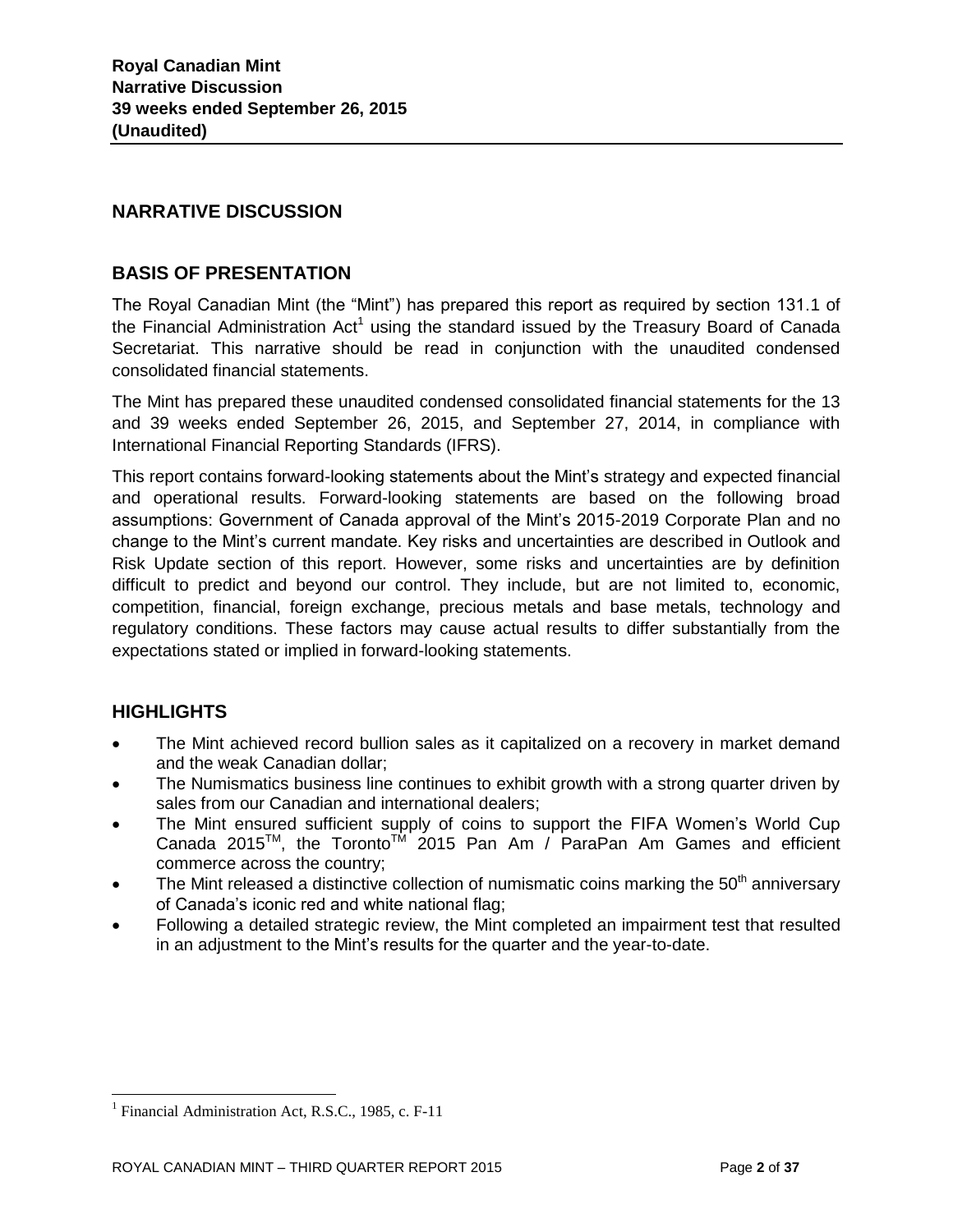# **PERFORMANCE**

Consolidated results and financial performance

(in CAD \$ millions for the periods ended September 26, 2015, and September 27, 2014)

|                            | 13 weeks ended |           |  |           |    | 39 weeks ended |                    |    |                     |    |         |   |           |          |
|----------------------------|----------------|-----------|--|-----------|----|----------------|--------------------|----|---------------------|----|---------|---|-----------|----------|
|                            |                | 26-Sep-15 |  | 27-Sep-14 |    |                | \$ Change % Change |    | 26-Sep-15 27-Sep-14 |    |         |   | \$ Change | % Change |
| Revenue                    |                | 931.0     |  | 500.5     | S. | 430.5          | 86.0%              | \$ | 2,143.7             | S. | 1,739.6 | S | 404.1     | 23.2%    |
| Pre-Impairment profit      |                | 20.2      |  | 8.2       |    | 12.0           | 146.3%             |    | 53.0                |    | 43.1    |   | 9.9       | 23.0%    |
| Impairment                 |                | (65.5)    |  | ۰.        |    | (65.5)         | ٠                  |    | (65.5)              |    | ٠       |   | (65.5)    |          |
| Profit (Loss) before taxes |                | (45.3)    |  | 8.2       |    | (53.5)         | $(652.4)\%$        |    | (12.6)              |    | 43.1    |   | (55.7)    | (129.2)% |
| Profit (Loss) after taxes  |                | (34.0)    |  | 6.1       |    | (40.1)         | $(657.4)\%$        |    | (9.8)               |    | 32.3    |   | (42.1)    | (130.3)% |

|                     |            | As at       |            |            |  |  |  |  |
|---------------------|------------|-------------|------------|------------|--|--|--|--|
|                     | 26-Sep-15  | 31-Dec-14   | \$ Change  | % Change   |  |  |  |  |
| Cash                | 154.6<br>S | 104.2<br>\$ | 50.4<br>\$ | 48.4%      |  |  |  |  |
| <b>Inventories</b>  | 102.3      | 89.0        | 13.3       | 14.9%      |  |  |  |  |
| Capital assets      | 187.7      | 259.2       | (71.5)     | $(27.6)\%$ |  |  |  |  |
| <b>Total assets</b> | 477.7      | 491.1       | (13.4)     | (2.7)%     |  |  |  |  |
| Working capital     | 173.6      | 139.7       | 33.9       | 24.3%      |  |  |  |  |

*NOTE: The Mint's fiscal year ends on December 31.* 

# **CONSOLIDATED OVERVIEW**

Consolidated revenue for the 13 weeks ended September 26, 2015, increased 86.0% to \$931.0 million from \$500.5 million in the same period in 2014. The increase was driven primarily by a rebound in demand for bullion products during the quarter combined with a weak Canadian dollar pushing revenue from gold and silver up \$430.5 million. Third quarter revenues from sales of numismatic coins increased 13.9% over the same period in 2014. These increases were offset by a 24.6% decline in Canadian Circulation revenue as a result of the change in the new Memorandum of Understanding (MOU) with the Government of Canada.

During the third quarter, the Mint's senior leadership team completed its review of the Mint's strategy and operations. The review revealed indications of impairment of the Circulation Cash Generating Unit arising from recent changes in the Mint's MOU and the impact of the global macroeconomic environment on the Foreign Business Line and Alloy Recovery Program. After further study, it was concluded this asset was impaired and the Mint recorded a \$65.5 million non-cash impairment charge in the current quarter.

Pre-impairment operating expenses for the quarter increased 7.3% to \$33.9 million from \$31.6 million in the prior year primarily due to increased administration expenses of \$1.3 million coupled with a \$1.0 million increase in marketing and sales expenses. The increase of administration expenses was driven mainly by professional services and the provision for a potential contract dispute. The increase of marketing and sales expenses was mainly due to the Mint's value in kind sponsorship expenditures for the Toronto™ Pan Am/ParaPan Am Games.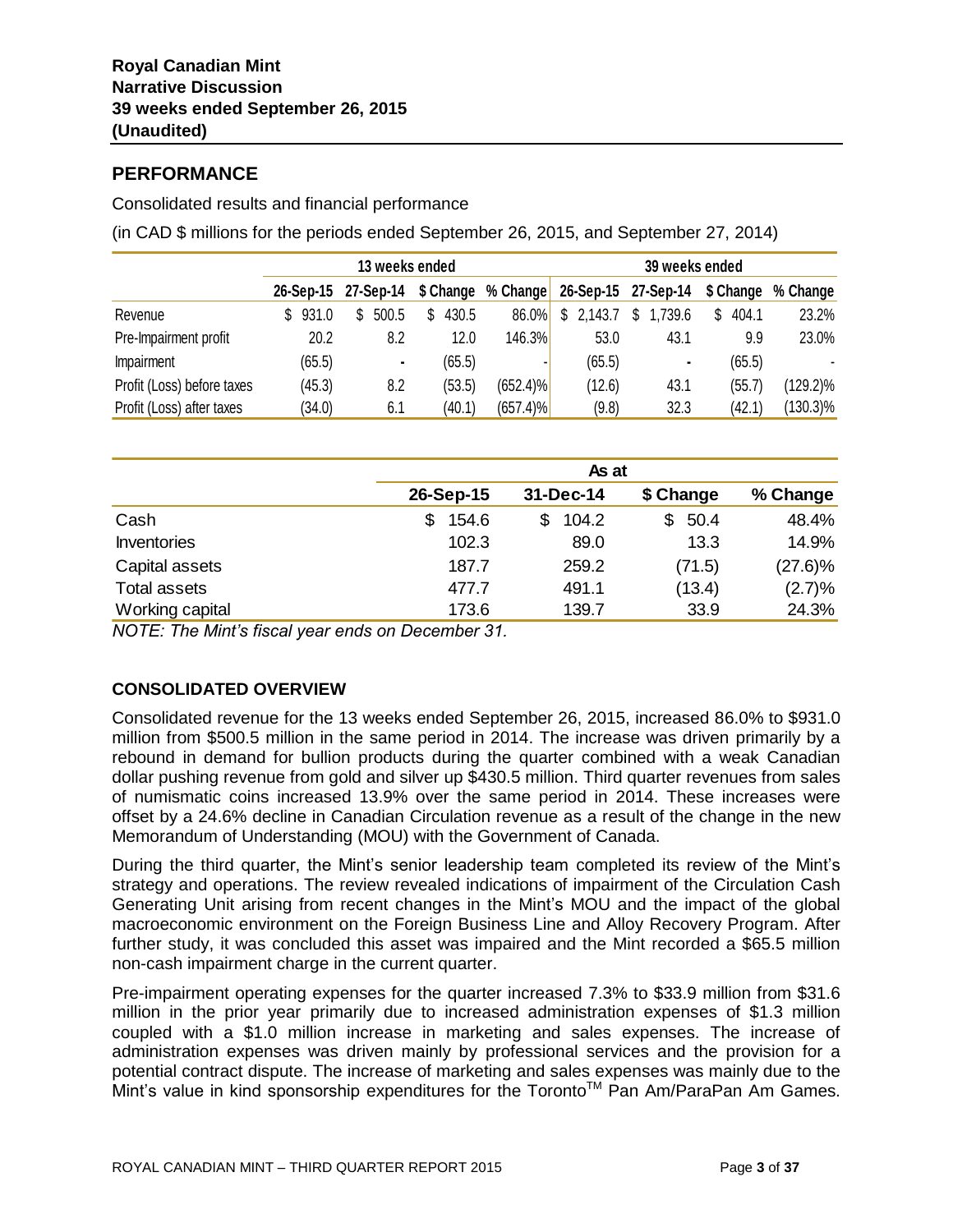The impairment loss increased the operating expenses for the quarter to \$99.4 million from \$31.6 million in the prior year.

Pre-impairment consolidated profit before taxes increased 146.3% to \$20.2 million from \$8.2 million in the same period in 2014. The increase was driven by strong bullion and numismatic results. The \$65.5 million impairment loss drove the consolidated profit before taxes to a loss of \$45.3 million from a profit of \$8.2 million in the same period in 2014.

Cash increased to \$154.6 million from \$104.2 million at December 31, 2014, mainly generated from the strong operating results. Inventory rose to \$102.3 million from \$89.0 million at December 31, 2014, mainly due to the increase in inventory to support the foreign circulation contracts and strong bullion sales. The impairment loss on tangible and intangible fixed assets decreased the consolidated total assets by 2.7% to \$477.7 million at September 26, 2015, compared to \$491.1 million at December 31, 2014. Working capital increased to \$173.6 from \$139.7 million at December 31, 2014. The increase reflects the Mint's operating performance and income during the 39-week period.

Consolidated revenue for the 39 weeks to September 26, 2015 was \$2,143.7 million, a 23.2% increase over revenue in the same period in 2014. Pre-impairment consolidated profits before taxes for the year to date have increased 23.0% to \$53.0 million from \$43.1 million in the same period in 2014. The increase was driven by the performance in the bullion and numismatic businesses offset by the negative impact of the MOU on performance in the Canadian Circulation business line. The impairment loss caused consolidated profits before taxes for the year to date to decline 129.2% to a loss of \$12.6 million from a profit of \$43.1 million in the same period in 2014. Profits after taxes decreased 130.3% to a loss of \$9.8 million from a profit of \$32.3 million in the same period in 2014.

# **CORPORATE DEVELOPMENTS**

An Order in Council (OIC) was issued on July 16, 2015 pursuant to section 89 of the *Financial Administration Act* to direct the Mint to comply with Treasury Board Secretariat (TBS) guidelines on travel and hospitality expenditures and to report on the implementation of the guidelines in the next corporate plan. The Mint had implemented significant changes to its travel and hospitality policies in February and May 2015 to align many primary provisions with TBS guidelines and will have a further update implemented in early 2016. The Mint is reporting on its travel and hospitality expenses this quarter as recommended by the new OIC.

As a result of the strategy and operational review, Management presented its new strategic direction to and received approval from the Mint's Board of Directors in August 2015 to form the basis for completion of its 2016-2020 Corporate Plan. Management highlighted a number of key findings:

- Markets have become increasingly competitive and price sensitive on a global basis given the decline in base metal prices and increase in global competition. These factors combined with the removal of profit from its arrangement with the Government of Canada provided key indicators of potential impairment with two of its three Cash Generating Units (CGU) which required detailed analysis to determine if an impairment charge was warranted;
- Management identified the source of our future profitable growth to be in our Numismatics business and is realigning its investments and resources accordingly;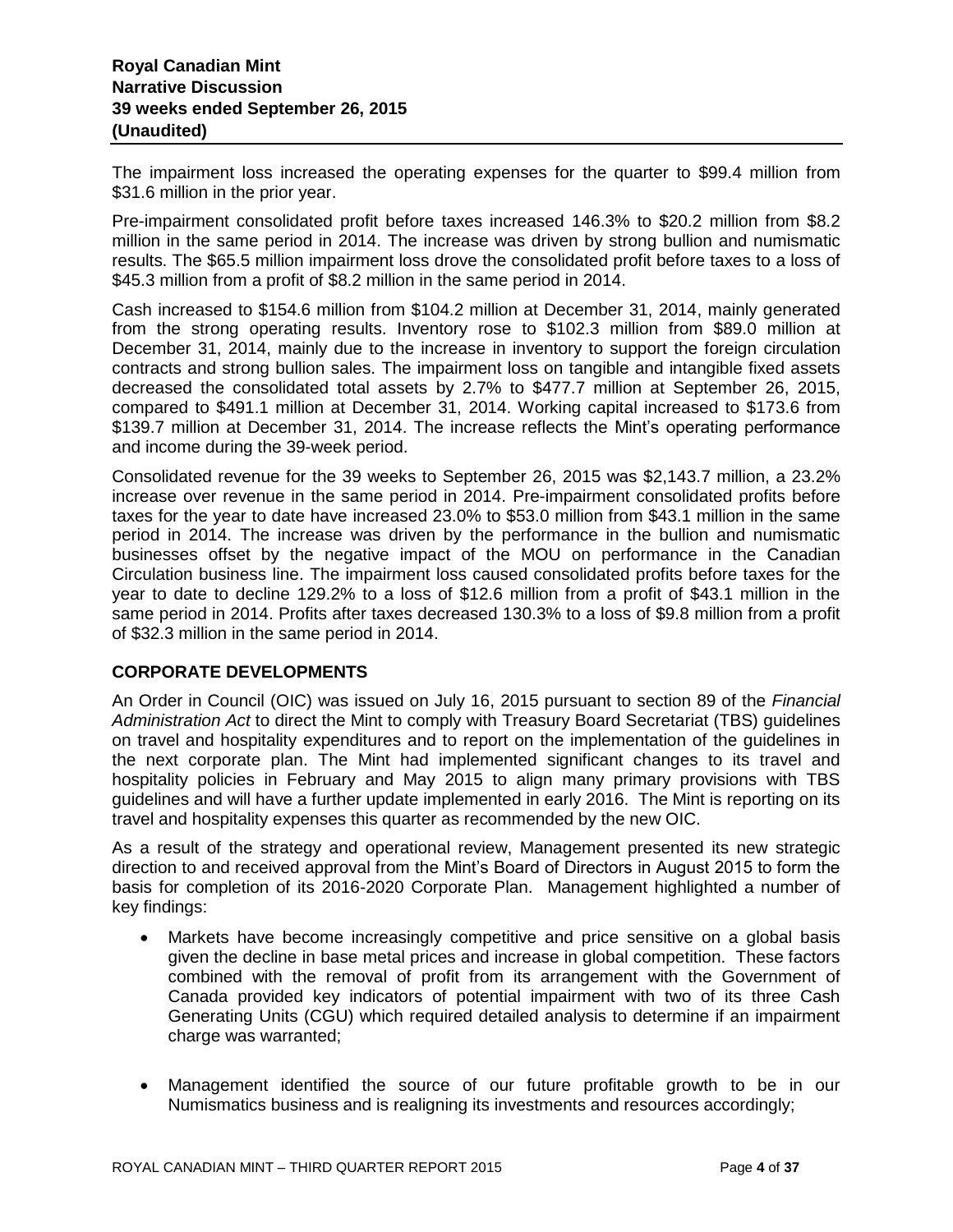- Management confirmed its strategy for Bullion Products and Services and identified operational efficiencies to best position itself for cyclical market conditions;
- Management identified strategies and operational efficiencies to best position the Mint's Circulation businesses for long term success;
- Management completed a review of its dividend framework to determine a more structured approach to determining its dividend to the Government of Canada going forward;
- Management reviewed the Mint's vision and values and determined a refinement to its vision was appropriate. The Mint's new vision is: *"Delivering excellence... through our customer-driven businesses, our talented people and the value we add to Canada and Canadians."*

Management reviewed these findings with senior officials from the Department of Finance in September 2015 to obtain support for its new strategic direction in advance of finalizing its 2016-2020 Corporate Plan Submission.

#### **Subsequent events**

The Mint continued to demonstrate market leadership as it received a prestigious award during the recent International Association of Currency Affairs (IACA) 2015 Excellence in Currency Awards in Madrid, Spain on October 21. The 50-cent 100th anniversary of Anzac coin featuring advanced pad-printed colouring technology produced by the Mint for the Reserve Bank of New Zealand and NZ Post was selected as the Best New Commemorative or Test Circulating Coin award.

In follow up to the strategy review:

- The Mint declared a special dividend of \$43 million to the Government of Canada. The dividend was determined after a review of its cash requirements and the implementation of its new dividend framework. The dividend will be paid by the end of 2015. This brings the total dividends declared this year to \$53 million as a result of continued strong financial performance by the Mint.
- Management completed its review on operational efficiencies and completed a related reorganization in late October.
- The Mint submitted its 2016-2020 Corporate Plan to the Minister of Finance in early November for approval.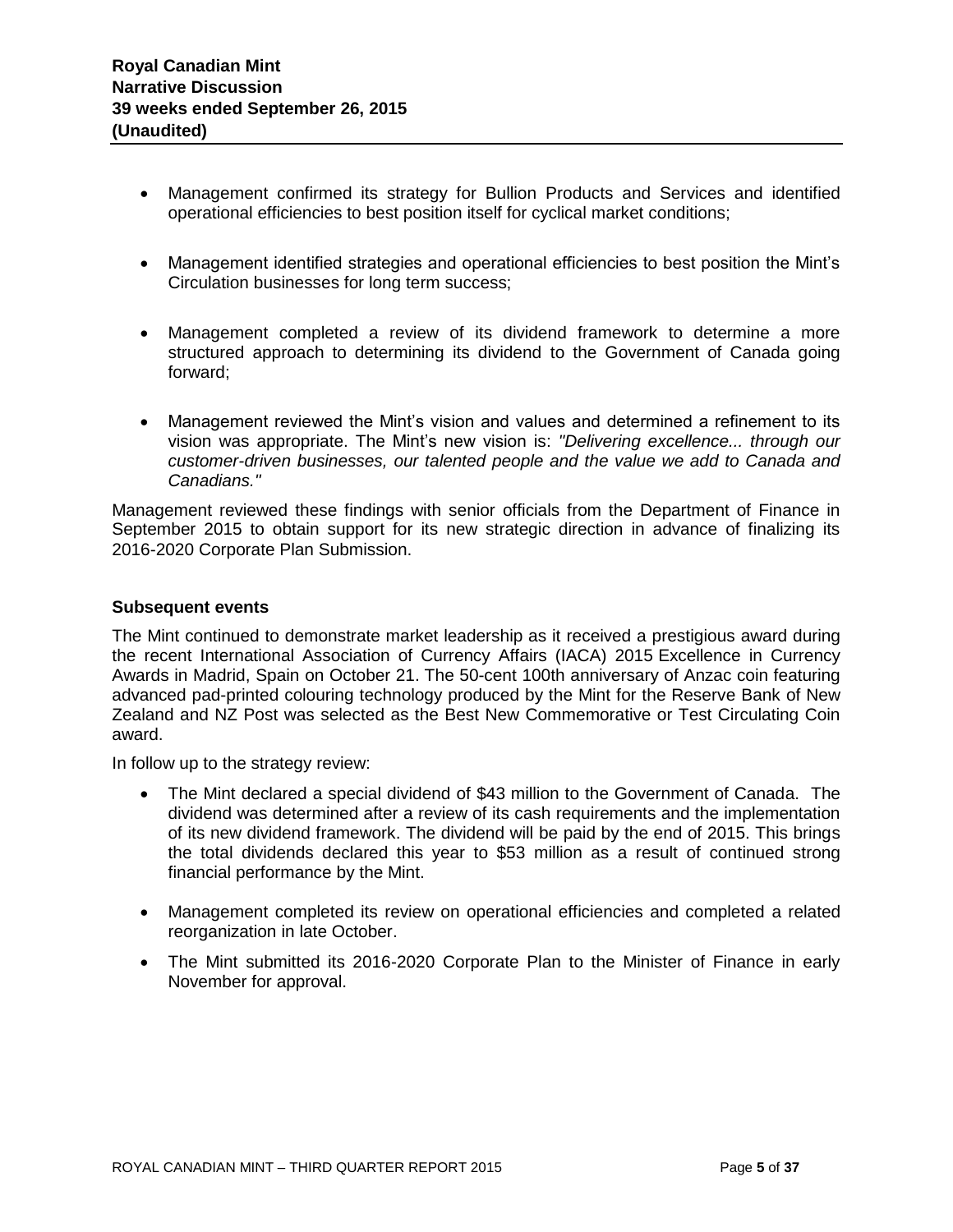# **PERFORMANCE BY BUSINESS LINE**

#### **Revenue by Business Line**

*(in CAD \$ millions for the periods ended September 26, 2015, and September 27, 2014)*

|                                           |                               |         | 13 weeks Ended |            | 39 weeks Ended |                                      |              |            |
|-------------------------------------------|-------------------------------|---------|----------------|------------|----------------|--------------------------------------|--------------|------------|
|                                           | 26-Sep-15 27-Sep-14 \$ Change |         |                |            |                | Change 26-Sep-15 27-Sep-14 \$ Change |              | Change     |
| Canadian Circulation                      | \$20.6                        | \$ 27.3 | \$<br>(6.7)    | $(24.5)\%$ | \$68.1         | \$78.5                               | S.<br>(10.4) | $(13.2)\%$ |
| Numismatic and Collectibles               | 51.5                          | 45.2    | 6.3            | 13.9%      | 142.9          | 135.1                                | 7.8          | 5.8%       |
| <b>Circulation Products and Solutions</b> | 18.5                          | 18.1    | 0.4            | 2.2%       | 46.9           | 68.8                                 | (21.9)       | $(31.8)\%$ |
| <b>Bullion Products and Services</b>      | 840.4                         | 409.8   | 430.6          | 105.1%     | .885.8         | 1,457.3                              | 428.5        | 29.4%      |

# **Operating Highlights and Analysis of Results**

# **Canadian Circulation<sup>2</sup>**

 $\overline{a}$ 

Overall demand for coins of the quarter and year-to-date were slightly down to 1,150 million and 3,160 million respectively compared to 1,190 million and 3,280 million the same period last year. To meet the demand, the overall supply of the coins were slightly down to 1,162 million and 3,164 million respectively compared to 1,208 million and 3,311 million the same period in 2014. The supply of the coins is sourced from three channels: Financial Institution Deposits, Coin Recycling and New Coin Sales to the Financial Institutions. The Financial Institution Deposits of the quarter and year-to-date were slightly lower than the same period last year to 827 million and 2,436 million respectively from 875 million and 2,593 million. The supply of the recycling coins of the quarter and year-to-date have increased to 157 million and 428 million respectively from 148 million and 410 million the same period in 2014. The New Coin Sales to the Financial Institutions of the quarter and year-to-date were slightly lower than the same period of last year to 178 million and 300 million respectively from 185 million and 308 million. As a result of the shipments to offset lower financial institution deposits, and the fact the opening inventory for the year was 269 million compared to 486 million same period last year, the year-to-date production of the new coins increased to 246 million from 79 million same period in 2014. This brought the ending coin inventory to 214 million compared to 257 million the same period last year. The Mint is working diligently to return inventory to a more normal level over the balance of 2015.

During the quarter the Mint recovered 183 million pennies compared to 267 million the same quarter in 2014. Year-to-date the Mint recovered 555 million pennies compared to 1,321 million the same period of last year.

The Mint takes pride in celebrating Canada's history, culture and values. During the quarter, the Mint issued coloured and uncoloured versions of the 25-cent coin commemorating the  $50<sup>th</sup>$ anniversary of the Canadian flag.

<sup>&</sup>lt;sup>2</sup> The Mint's businesses have been realigned to better reflect our Memorandum of Understanding (MOU) with the Department of Finance. The former Foreign Business line has been amalgamated with the Alloy Recovery Program to form the Circulation Products and Solutions business line. The former Bullion, Refinery and ETR business line has been renamed Bullion Products and Services.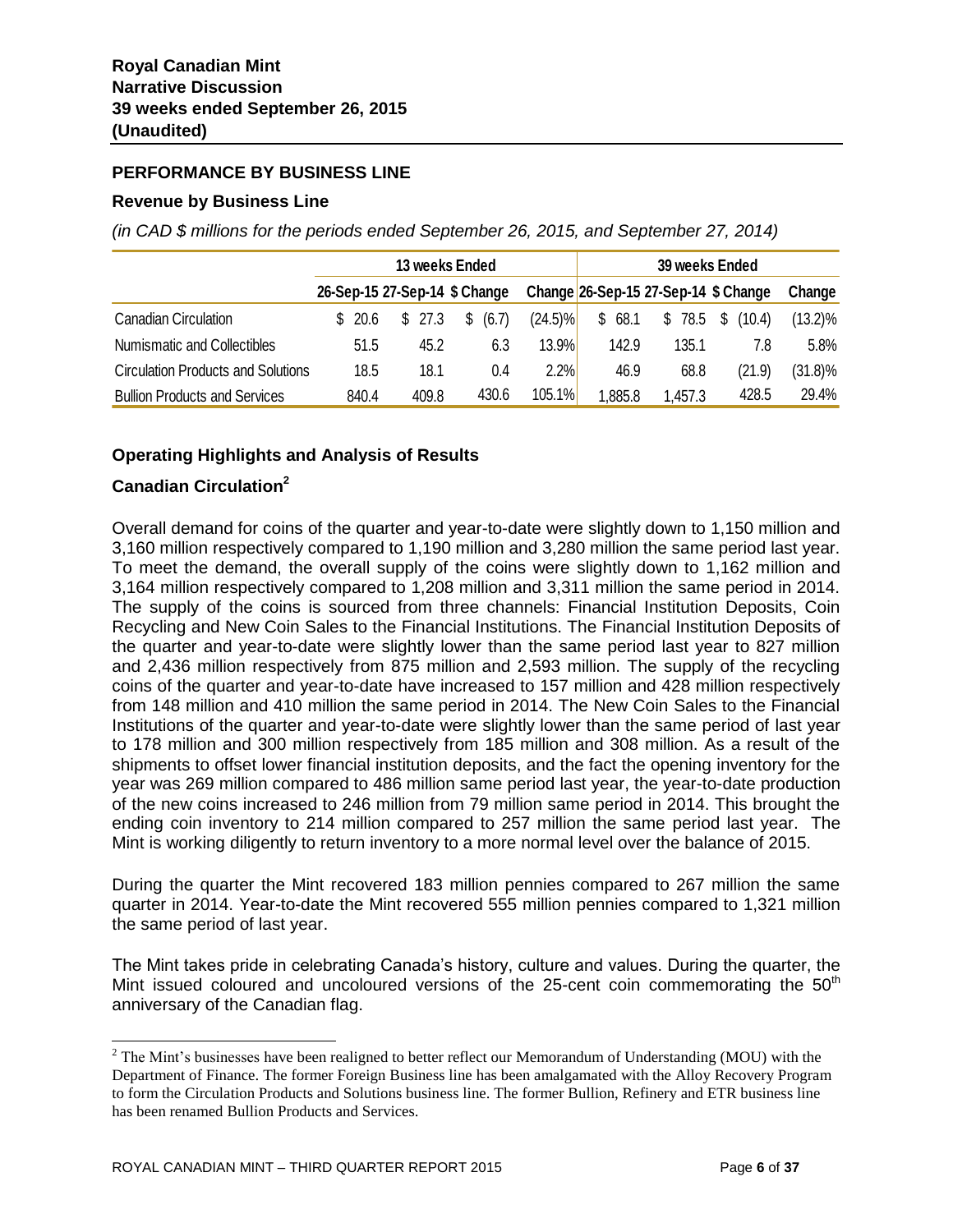The *My Canada, My Inspiration* national contest entered its final phase with the conclusion of voting on October 9, 2015. Earlier this year, the Mint invited Canadians to submit designs for the 5-cent, 10-cent, 25-cent, one-dollar and two-dollar coins that will circulate in 2017 during Canada's 150th birthday. Over the summer, it received over 10,000 entries from which five finalists were selected by a distinguished panel of experts, employees and prominent Canadians. Thousands of Canadians from coast to coast then voted online for their favourite design for each denomination. The winning designs will be revealed in 2017.

The Mint anticipates its revenue from Canadian Circulation program to be below target for the year due to efforts to reduce costs of the program on behalf of the Government of Canada.

#### **Numismatics and Collectibles**

During the quarter, revenue increased 13.9% to \$51.5 million from \$45.2 million in the third quarter of 2014. Revenues were driven by strong sales achieved by the Mint's network of dealers and distributors in Canada and internationally.

The Mint issued 63 new products during the quarter compared to 77 new products in Q3 2014. The Mint achieved 22 sellouts during the quarter compared to 29 in the third quarter of 2014; five coins sold out in less than a week. During the quarter the Mint issued numerous notable coins:

- The world's first maple leaf-shaped coin, a \$20 Fine Silver coin;
- The first fine silver and pure gold one-kilo coins to feature both enamel colouring and a scalloped edge. The coins were issued in anticipation of the Year of the Monkey;
- A pair of pure gold coins celebrating Diwali, the Mint's first tribute to the Indian Festival of Lights;

Revenue for the business line was \$142.9 million during the 39 weeks ended September 26, 2015 compared to \$135.1 million in the same period in 2014. The number of numismatic coins issued during the year-to-date was stable at 193 in 2015 and 2014.

The business line expects to exceed prior year revenues and is expected to meet its 2015 revenue target.

#### **Circulation Products and Solutions**

The Mint shipped 336.6 million coins and blanks to 12 countries in the third quarter of 2015. During the same period last year, the Mint shipped 402.0 million coins and blanks to nine countries. Revenue from foreign circulation sales declined by 9.2% to \$11.9 million from \$13.1 million in Q3 2014 as a result of lower shipments in the quarter. During the current quarter, the Mint secured large volume contracts to produce coins and blanks for two countries.

Some of the coins collected through the recycling program are retrieved and their metal content recovered through the Alloy Recovery Program (ARP). Revenue from ARP increased 32.0% to \$6.6 million from \$5.0 million in the third quarter of 2014 along with a comparable increase (30.4%) in tonnage sold. The slight variance between the increase in tonnage and revenue reflects the increased cost to process and sell the metal content of one-dollar coins.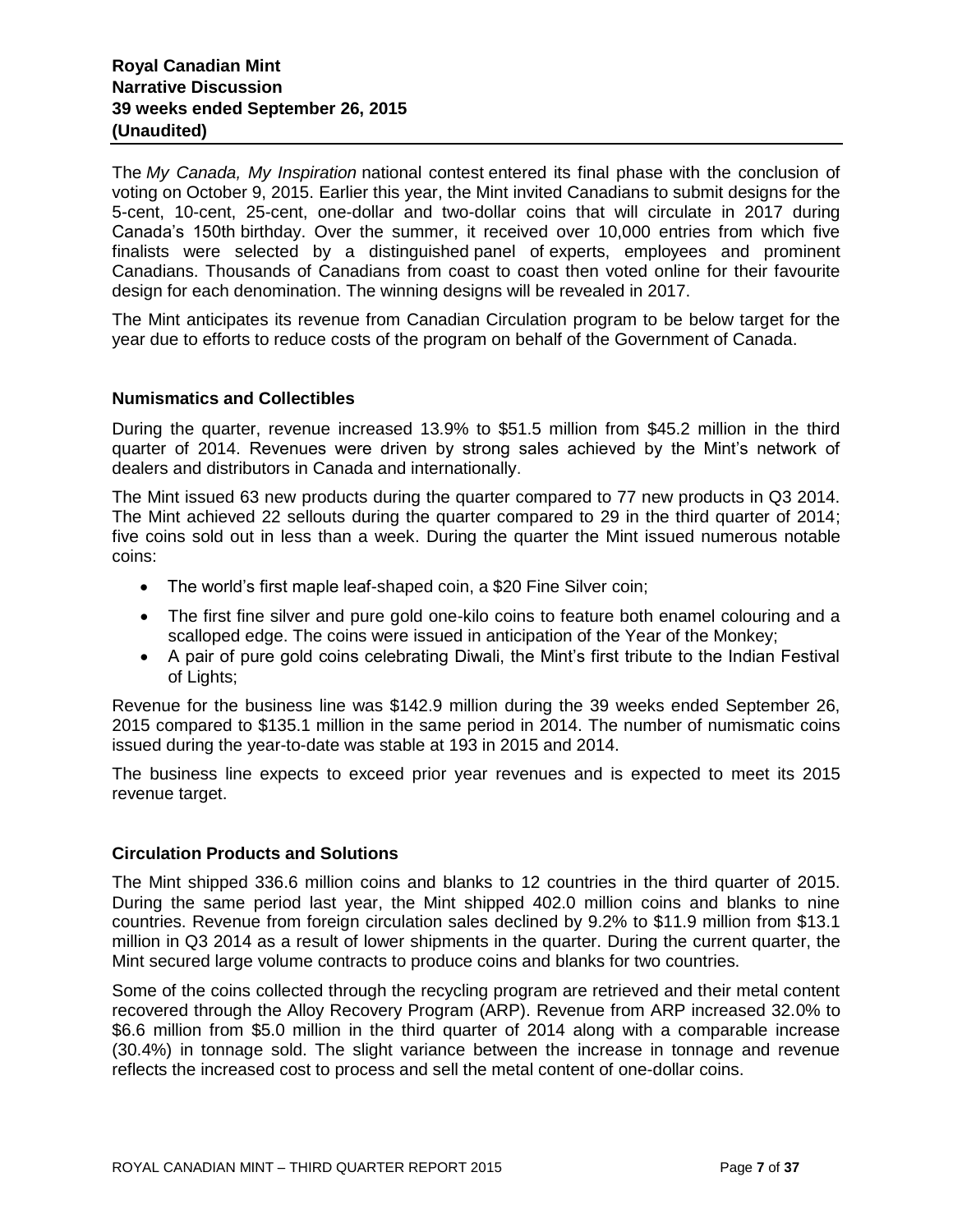In the 39 weeks ended September 26, 2015, the Mint produced and shipped 932.1 million coins and blanks to 16 countries compared to 1.8 billion coins and blanks to 13 countries in the same period in 2014. Revenue declined 44.5% to \$29.9 million in the year to date compared to \$53.9 million in the same period last year. The decline in volume and revenue is due mainly to a major contract in 2014 that did not repeat in 2015. During the 39-week period, the Mint secured 11 contracts to produce circulation and numismatic coins for eight countries compared to five contracts with four countries in the same period in 2014.

For the 39 weeks to September 26, 2015, revenue from the Alloy Recovery Program increased 14.1% to \$17.0 million from \$14.9 million in the same period in 2014. During this period, it recovered and sold 558.8 metric tonnes of nickel and 143.0 metric tonnes of cupronickel compared to 506.0 metric tonnes of nickel and 171.1 metric tonnes of cupronickel in the same period in 2014.

Although despite challenges in achieving its revenue targets for the year, the Circulation Products and Solutions business is expected to break even for 2015.

#### **Bullion Products and Services**

Bullion revenues increased 105.1% to \$840.4 million in the third quarter of 2015 from \$409.8 million in the same period in 2014 with demand for both gold and silver products exceeding expectations. Sales of Gold, mostly as Maple Leaf (GML) coins increased 135.5% to 323.4 thousand ounces compared to 137.3 thousand ounces in the third quarter of 2014. Sales of silver, mostly as Silver Maple Leaf (SML) coins, increased 75.9% to 9.5 million ounces from 5.4 million ounces from the same quarter in 2014. Demand for the Mint's Bullion products remained strong during the third quarter due to continued uncertainty over global currencies and economies. Because bullion is sold in US dollars, revenue from these products is also positively affected by the lower value of the Canadian dollar relative to the US dollar. After successful field trials of a novel device that helps protect buyers and sellers of GML and SML coins from counterfeiting, the Mint announced the commercial launch of its Bullion DNA Anti-Counterfeiting Technology. The Bullion DNA counter-top device that allows genuine GML and SML bullion coins to be identified in-store was unveiled before a gathering of North American bullion dealers and distributors attending the American Numismatic Association's 2015 World's Fair of Money in Chicago, Illinois. North American dealers and distributors can now purchase this anticounterfeiting technology by registering for the Mint's Bullion DNA program.

During the 39 weeks ended September 26, 2015, Bullion Products and Services revenue rose 29.4% to \$1,885.8 million from \$1,457.3 million in the same period in 2014. Sales of GML coins rose 40.5% to 666.3 thousand ounces from 474.3 thousand ounces in 2014 while sales of SML coins rose 20.6% to 25.2 million ounces from 20.9 million ounces in the previous year.

Bullion Products and Services revenues are on track to exceed targets for 2015.

## **LIQUIDITY AND CAPITAL RESOURCES**

Capital expenditures were \$4.7 million during the third quarter of 2015 compared to \$6.0 million during the same period in 2014. These expenditures included investment in manufacturing improvements and equipment as well as the refurbishment of infrastructure in Ottawa.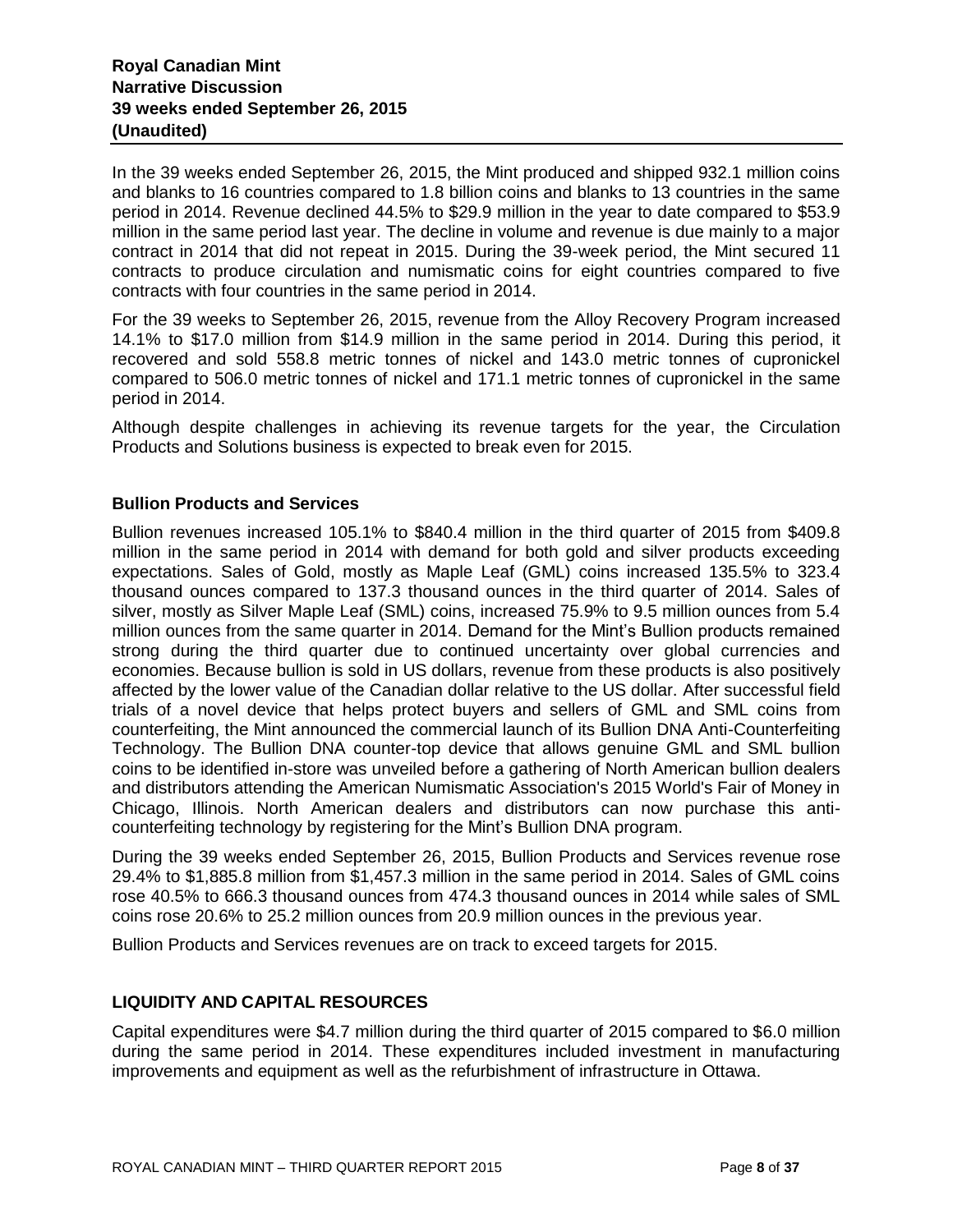During the 39 weeks ended September 26, 2015, capital expenditures were \$16.2 million compared to \$18.7 million in the same period in 2014.

The Corporation anticipates the actual expenditure in 2015 to be lower than its Corporate Plan targets following the recent strategic and operational reviews.

The Corporation recorded an impairment of \$65.5 million against its Capital resources in the third quarter of 2015. The impairment was recorded against the Corporation's Circulation CGU as a result of an analysis using the value in use method.

#### **RISKS TO PERFORMANCE**

The Mint's performance is influenced by many factors, including competitive pressures, economic conditions and volatility in financial and commodity markets. A significant portion of Mint's revenues and costs is denominated in foreign currencies, mainly US dollars, which expose the Mint to foreign exchange risk. The Mint mitigates this risk through a variety of risk management strategies, including natural currency and financial instrument hedges of a portion of its US dollar denominated net cash flows. This program has been enhanced to adopt an increasingly structured approach to manage the risks inherent in sales of bullion in US dollars.

The Mint recently conducted a review of its existing Internal Control over Financial Reporting (ICFR) program. The review generated recommendations for enhancements that the Mint is assessing and will prioritize for implementation.

#### **OUTLOOK**

The pre-impairment operating and financial results achieved during the 39 weeks ended September 26, 2015, indicate the Corporation is on track to exceed the annual targets established in the 2014-2018 Corporate Plan approved by the Government of Canada in November 2013 as well as the 2015-2019 Corporate Plan pending approval from the Government of Canada.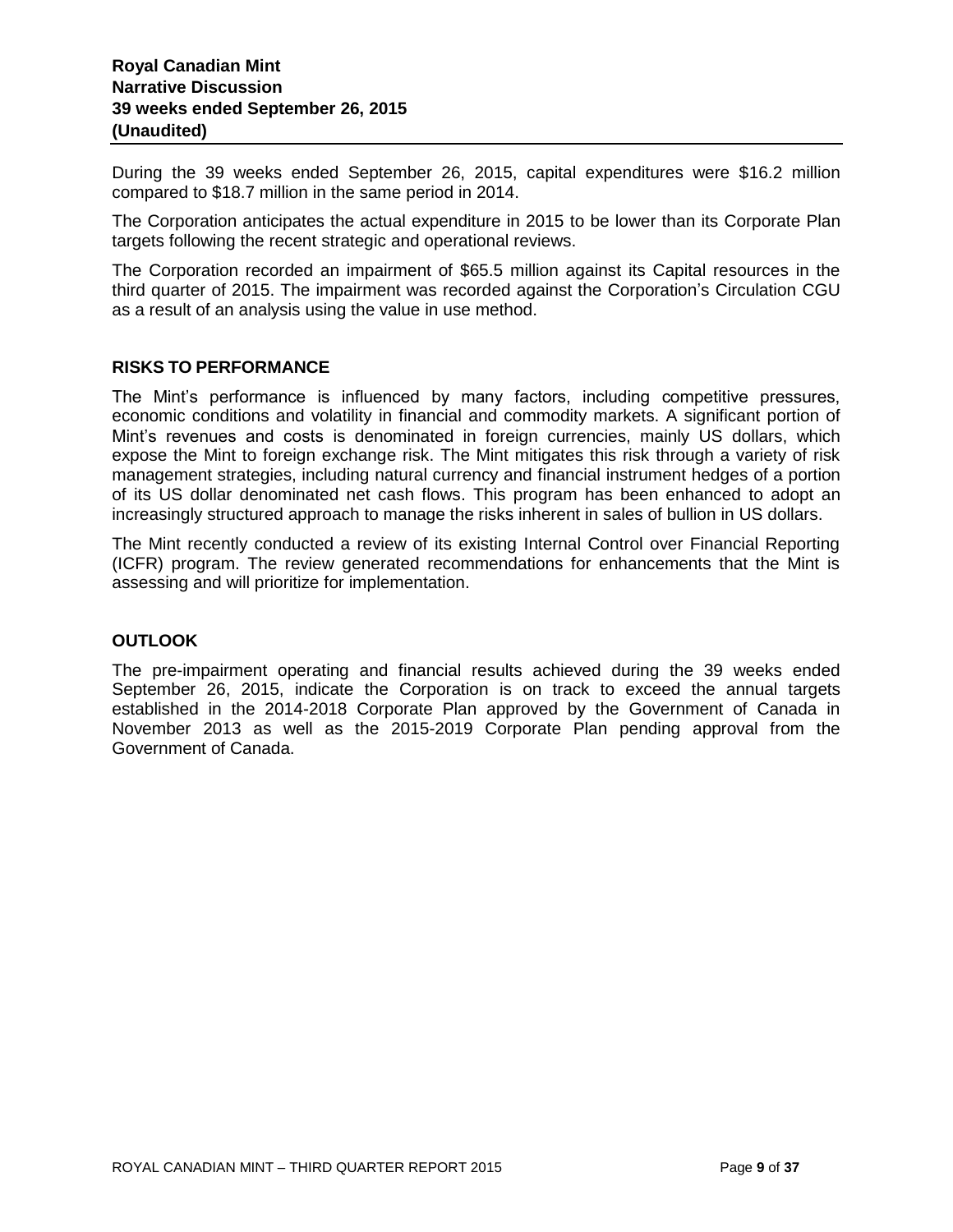## **Statement of Management Responsibility by Senior Officials**

Management is responsible for the preparation and fair presentation of these condensed consolidated quarterly financial statements in accordance with *IAS 34 Interim Financial Reporting* and requirements in the Treasury Board of Canada *Standard on Quarterly Financial Reports for Crown Corporations* and for such internal controls as management determines is necessary to enable the preparation of condensed consolidated quarterly financial statements that are free from material misstatement. Management is also responsible for ensuring all other information in this quarterly financial report is consistent, where appropriate, with the condensed consolidated quarterly financial statements.

To the best of our knowledge, these unaudited condensed consolidated quarterly financial statements present fairly, in all material respects, the financial position, results of operations and cash flows of the corporation, as at the date of and for the periods presented in the condensed consolidated quarterly financial statements.

*President and Chief Executive Officer Chief Financial Officer and*

Canclon

Sandra L. Hanington Jennifer Camelon, CPA, CA

*Vice-President, Finance and Administration*

Ottawa, Canada November 25, 2015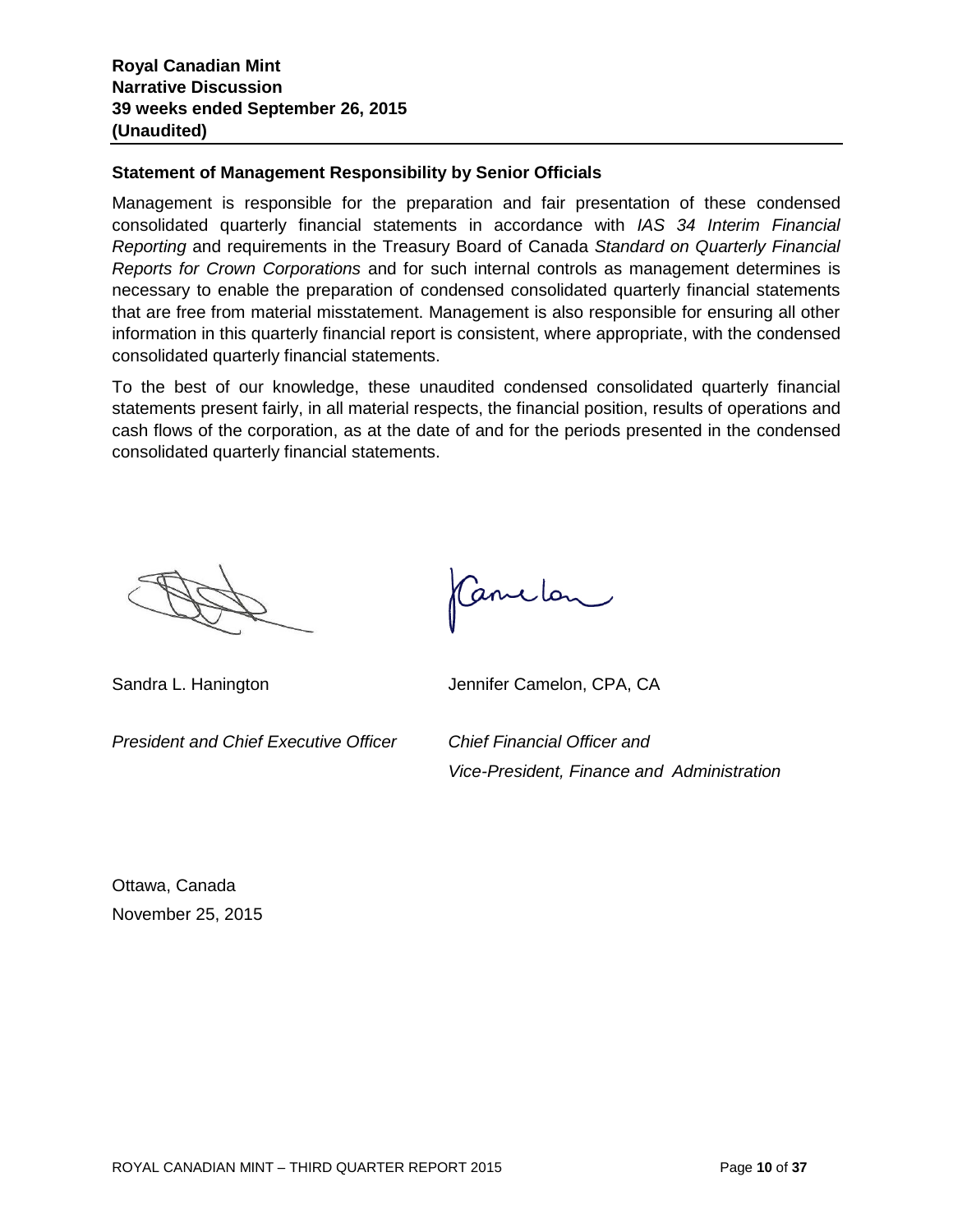# **CONDENSED CONSOLIDATED STATEMENT OF FINANCIAL POSITION**

#### **Unaudited**

|                                                 |              |                                      | As at   |               |
|-------------------------------------------------|--------------|--------------------------------------|---------|---------------|
| (CAD\$ thousands)                               | <b>Notes</b> | September 26, 2015 December 31, 2014 |         |               |
| <b>Assets</b>                                   |              |                                      |         |               |
| Cash                                            | 5            | \$                                   | 154,586 | \$<br>104,153 |
| Accounts receivable                             | 6            |                                      | 25,810  | 27,455        |
| Prepaid expenses                                | 7            |                                      | 5,251   | 1,525         |
| Income taxes receivable                         |              |                                      |         | 7,633         |
| Inventories                                     | 8            |                                      | 102,296 | 89,023        |
| Derivative financial assets                     | 9            |                                      | 1,895   | 1,941         |
| <b>Current assets</b>                           |              |                                      | 289,838 | 231,730       |
| Derivative financial assets                     | 9            |                                      |         | 16            |
| Property, plant and equipment                   | 10, 19       |                                      | 172,266 | 241,650       |
| Investment property                             |              |                                      | 236     | 236           |
| Intangible assets                               | 10           |                                      | 15,384  | 17,450        |
| <b>Total assets</b>                             |              | \$                                   | 477,724 | \$<br>491,082 |
| <b>Liabilities</b>                              |              |                                      |         |               |
| Accounts payable and accrued liabilities        | 11           | \$                                   | 61,837  | \$<br>74,778  |
| Loans payable                                   |              |                                      | 7,593   | 7,522         |
| Deferred revenue                                |              |                                      | 28,861  | 1,209         |
| Income taxes payable                            |              |                                      | 7,428   | 3,971         |
| <b>Employee benefits</b>                        | 12           |                                      | 1,924   | 2,088         |
| Derivative financial liabilities                | 9            |                                      | 8,594   | 2,447         |
| <b>Current liabilities</b>                      |              |                                      | 116,237 | 92,015        |
| Derivative financial liabilities                | 9            |                                      | 3,899   | 1,946         |
| Loans payable                                   |              |                                      | 34,481  | 34,475        |
| Deferred tax liabilities                        |              |                                      | 351     | 18,218        |
| Employee benefits                               | 12           |                                      | 10,611  | 10,611        |
| <b>Total liabilities</b>                        |              |                                      | 165,579 | 157,265       |
| Shareholder's equity                            |              |                                      |         |               |
| Share capital (authorised and issued 4,000 non- |              |                                      |         |               |
| transferable shares)                            |              |                                      | 40,000  | 40,000        |
| Retained earnings                               |              |                                      | 275,650 | 295,421       |
| Accumulated other comprehensive income (losses) |              |                                      | (3,505) | (1,604)       |
| <b>Total shareholder's equity</b>               |              |                                      | 312,145 | 333,817       |
| Total liabilities and shareholder's equity      |              | \$                                   | 477,724 | \$<br>491,082 |
|                                                 |              |                                      |         |               |

Commitments, contingencies and guarantees (note 18).

The accompanying notes are an integral part of these condensed consolidated financial statements.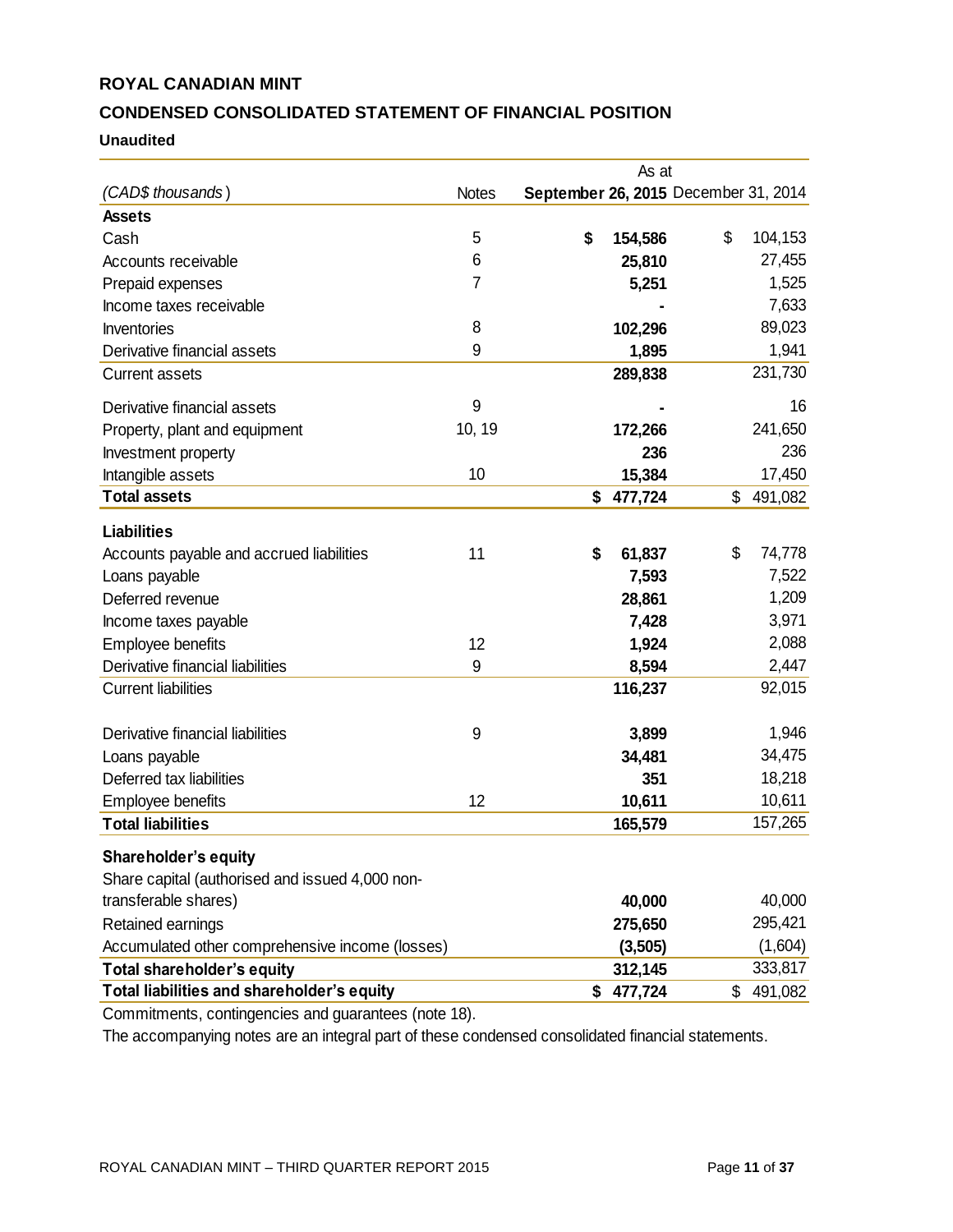# **CONDENSED CONSOLIDATED STATEMENT OF COMPREHENSIVE INCOME Unaudited**

|                                                                                               |              | 13 weeks ended        |                       | 39 weeks ended                      |                            |
|-----------------------------------------------------------------------------------------------|--------------|-----------------------|-----------------------|-------------------------------------|----------------------------|
| (CAD\$ thousands)                                                                             | <b>Notes</b> | September 26,<br>2015 | September<br>27, 2014 | September 26, September 27,<br>2015 | 2014                       |
| Revenues                                                                                      | 13, 16       | \$<br>930,982         | \$500,499             | \$2,143,668                         | $\mathsf{\$}$<br>1,739,601 |
| Cost of sales                                                                                 |              | 875,421               | 459,784               | 1,987,063                           | 1,596,186                  |
| Gross profit                                                                                  |              | 55,561                | 40,715                | 156,605                             | 143,415                    |
| <b>Operating expenses</b>                                                                     |              |                       |                       |                                     |                            |
| Marketing and sales expenses                                                                  |              | 18,766                | 17,779                | 59,314                              | 56,215                     |
| Administration expenses                                                                       | 14           | 15,130                | 13,810                | 43,259                              | 42,915                     |
| Impairment Losses                                                                             | 19           | 65,512                |                       | 65,512                              |                            |
| Operating expenses                                                                            |              | 99,408                | 31,589                | 168,085                             | 99,130                     |
| Operating profit (losses)                                                                     |              | (43, 847)             | 9,126                 | (11, 480)                           | 44,285                     |
| Net foreign exchange gains (losses)                                                           |              | (1, 348)              | (738)                 | (724)                               | (633)                      |
| Finance income (costs), net                                                                   |              |                       |                       |                                     |                            |
| Finance income                                                                                |              | 159                   | 124                   | 420                                 | 301                        |
| Finance costs                                                                                 |              | (236)                 | (272)                 | (769)                               | (807)                      |
| Finance income (costs), net                                                                   |              | (77)                  | (148)                 | (349)                               | (506)                      |
| Profit (losses) before income tax                                                             |              | (45, 272)             | 8,240                 | (12, 553)                           | 43,146                     |
| Income tax expense                                                                            |              | (11, 246)             | 2,139                 | (2,782)                             | 10,865                     |
| Profit (losses) for the period                                                                |              | (34, 026)             | 6,101                 | (9,771)                             | 32,281                     |
| Other comprehensive income                                                                    |              |                       |                       |                                     |                            |
| Items that will be reclassified subsequently to profit or loss:                               |              |                       |                       |                                     |                            |
| Net unrealized gains (losses) on cash flow hedges                                             |              | (2, 103)              | (610)                 | (3, 515)                            | (2, 343)                   |
| Reclassification of net realized gains (losses) on<br>cash flow hedges transferred from other |              |                       |                       |                                     |                            |
| comprehensive income                                                                          |              | 729                   | 937                   | 1,614                               | 2,395                      |
| Other comprehensive income (losses), net of tax                                               |              | (1, 374)              | 327                   | (1, 901)                            | 52                         |
| Total comprehensive income (losses)                                                           |              | \$<br>(35, 400)       | \$<br>6,428           | (11, 672)<br>\$                     | \$<br>32,333               |

The accompanying notes are an integral part of these condensed consolidated financial statements.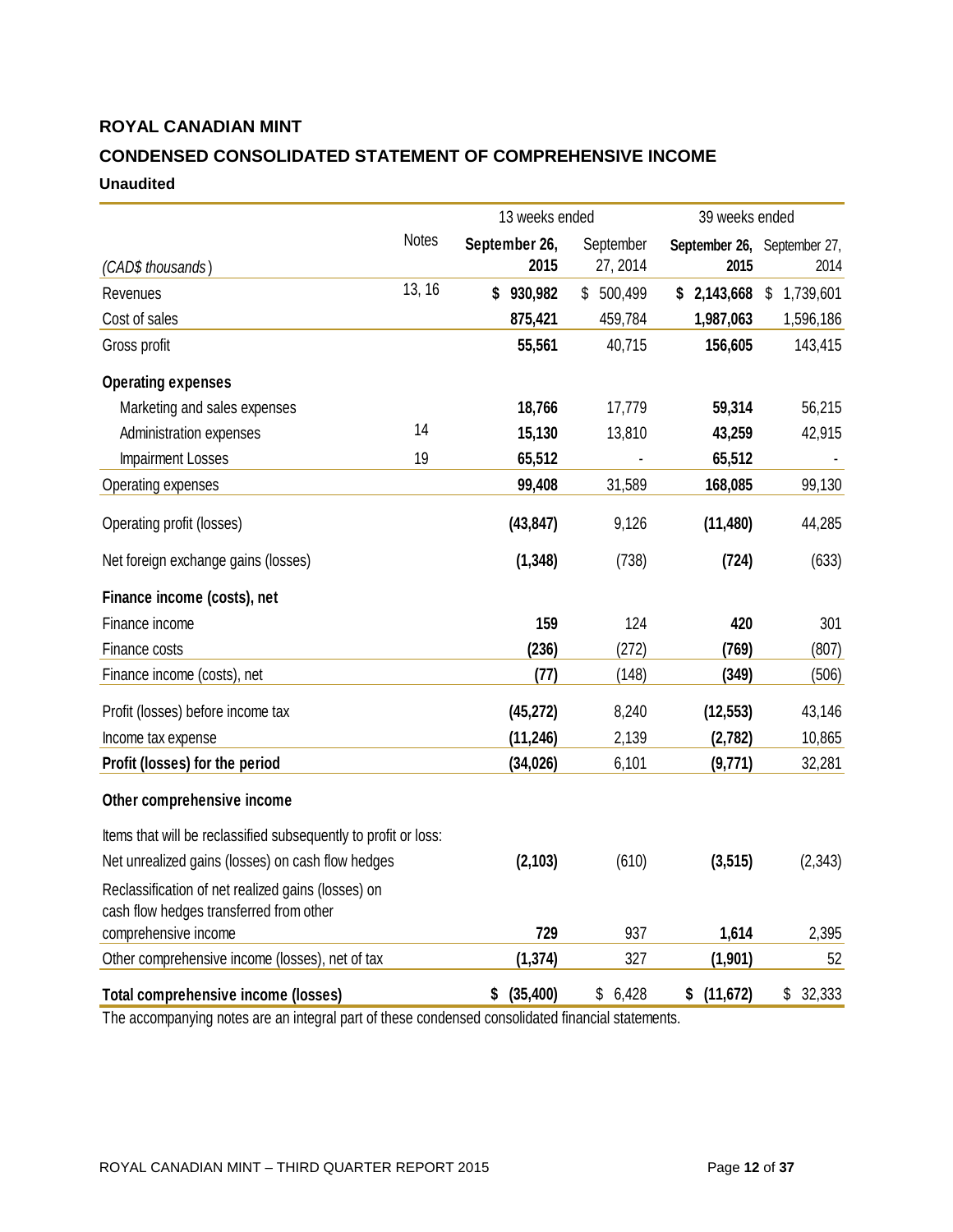# **CONDENSED CONSOLIDATED STATEMENT OF CHANGES IN EQUITY**

# **Unaudited**

# **13 weeks ended September 26, 2015**

|                                  |   |                      |    | <b>Retained</b> | <b>Accumulated other</b><br>comprehensive<br>income ("AOCI") (Net<br>losses on cash flow |   |              |
|----------------------------------|---|----------------------|----|-----------------|------------------------------------------------------------------------------------------|---|--------------|
| (CAD\$ thousands)                |   | <b>Share Capital</b> |    | earnings        | hedges)                                                                                  |   | <b>Total</b> |
| Balance as at June 27, 2015      | S | 40,000               | S. | 309,676         | (2, 131)<br>S                                                                            | 5 | 347,545      |
| Profit for the period            |   | ۰                    |    | (34, 026)       |                                                                                          |   | (34, 026)    |
| Other comprehensive income       |   | ۰                    |    | $\blacksquare$  | (1, 374)                                                                                 |   | (1, 374)     |
| Balance as at September 26, 2015 |   | 40,000               |    | 275,650         | (3,505)<br>S                                                                             | 5 | 312,145      |

# 13 weeks ended September 27, 2014

|                                  |                      |     | Retained       | Accumulated other<br>comprehensive income<br>("AOCI") (Net losses on |    |         |
|----------------------------------|----------------------|-----|----------------|----------------------------------------------------------------------|----|---------|
| (CAD\$ thousands)                | <b>Share Capital</b> |     | earnings       | cash flow hedges)                                                    |    | Total   |
| Balance as at June 28, 2014      | \$<br>40,000         | \$. | 281,158        | (2,067)<br>S                                                         | S  | 319,091 |
| Profit for the period            | -                    |     | 6,101          |                                                                      |    | 6,101   |
| Other comprehensive losses       |                      |     | $\blacksquare$ | 327                                                                  |    | 327     |
| Balance as at September 27, 2014 | 40,000               |     | 287,260        | (1,740)                                                              | \$ | 325,520 |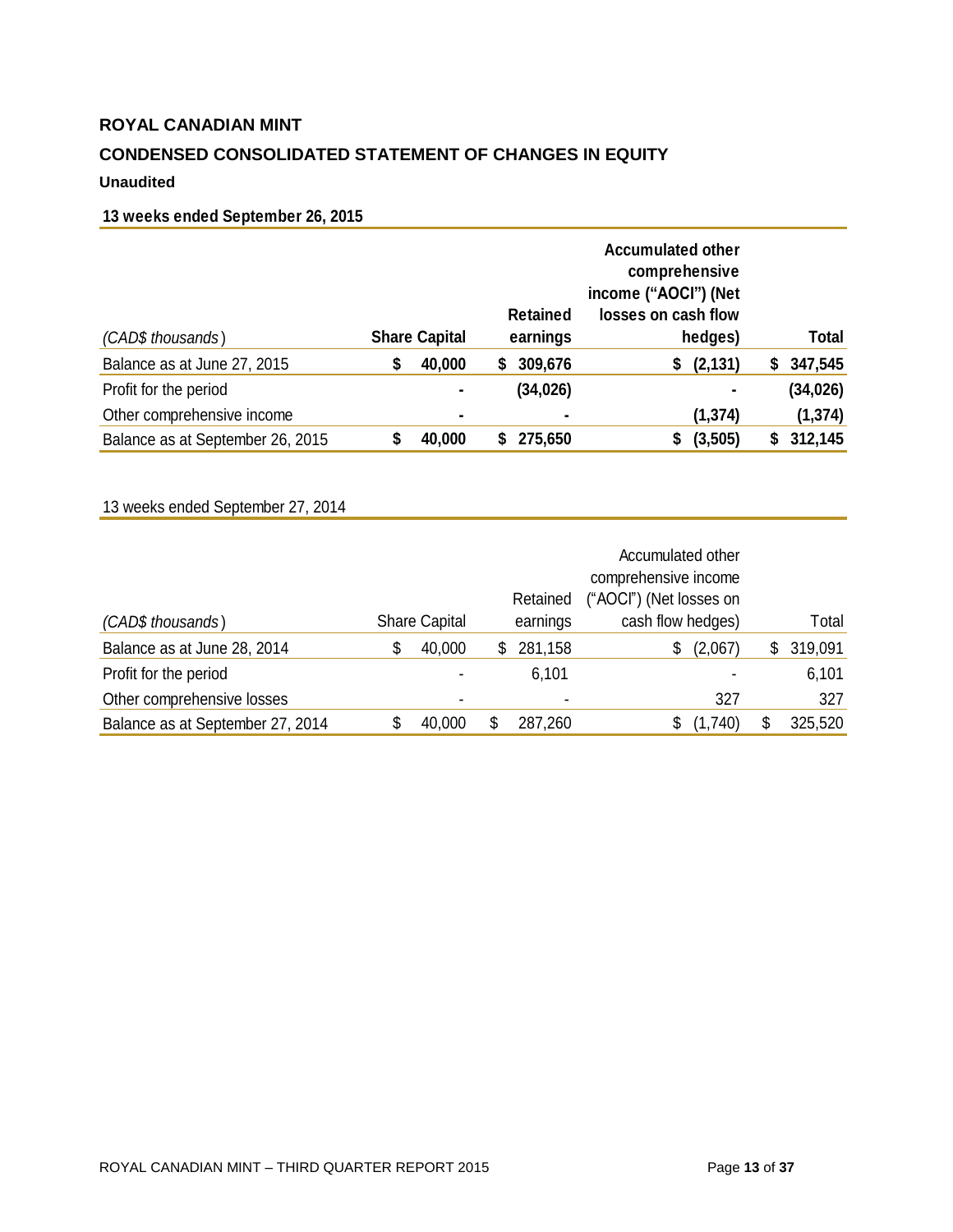# **39 weeks ended September 26, 2015**

|                                  |                      |                 | <b>Accumulated other</b> |    |              |
|----------------------------------|----------------------|-----------------|--------------------------|----|--------------|
|                                  |                      |                 | comprehensive            |    |              |
|                                  |                      |                 | income ("AOCI") (Net     |    |              |
|                                  |                      | <b>Retained</b> | losses on cash flow      |    |              |
| (CAD\$ thousands)                | <b>Share Capital</b> | earnings        | hedges)                  |    | <b>Total</b> |
| Balance as at December 31, 2014  | \$<br>40,000         | 295,421<br>S.   | (1,604)<br>\$            | S. | 333,817      |
| Profit for the period            |                      | (9,771)         |                          |    | (9,771)      |
| Other comprehensive losses       | ٠                    |                 | (1,901)                  |    | (1,901)      |
| Dividend paid                    | ۰                    | (10,000)        |                          |    | (10,000)     |
| Balance as at September 26, 2015 | 40,000               | 275,650         | (3,505)<br>S             | S. | 312,145      |

39 weeks ended September 27, 2014

|   |                          | Accumulated other<br>comprehensive income<br>Retained ("AOCI") (Net losses on |               |  |  |  |
|---|--------------------------|-------------------------------------------------------------------------------|---------------|--|--|--|
|   | earnings                 | cash flow hedges)                                                             | Total         |  |  |  |
| S | 264,979<br>S             | (1,792)<br>\$                                                                 | 303,187<br>\$ |  |  |  |
|   | 32,281                   |                                                                               | 32,281        |  |  |  |
|   | $\overline{\phantom{0}}$ | 52                                                                            | 52            |  |  |  |
| ٠ | (10,000)                 | $\overline{\phantom{0}}$                                                      | (10,000)      |  |  |  |
|   | 287,260                  | (1,740)<br>\$                                                                 | 325,520<br>\$ |  |  |  |
|   |                          | <b>Share Capital</b><br>40,000<br>40,000                                      |               |  |  |  |

The accompanying notes are an integral part of these condensed consolidated financial statements.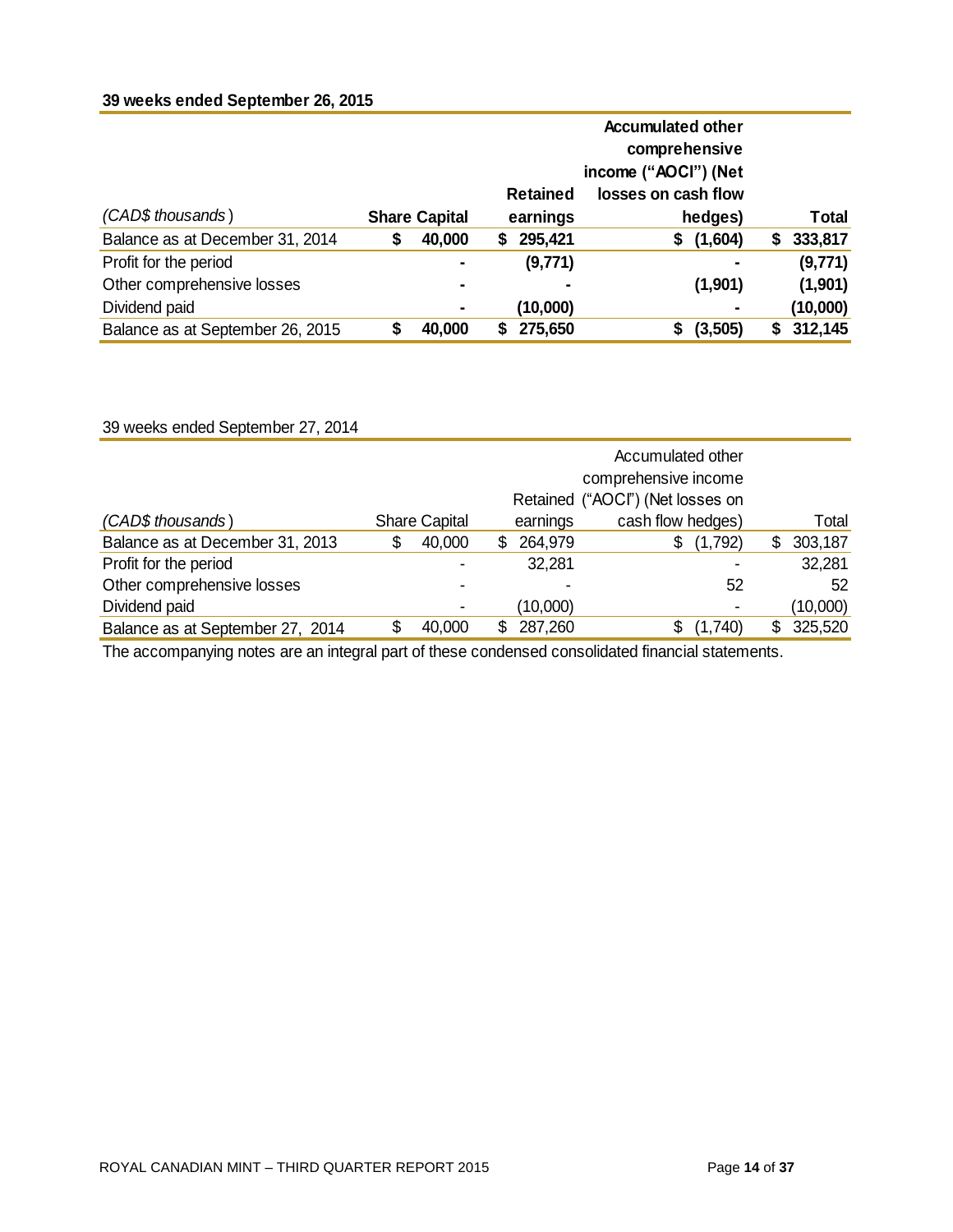# **CONDENSED CONSOLIDATED STATEMENT OF CASH FLOWS**

## **Unaudited**

|                                                            | 13 weeks ended |                                  |               | 39 weeks ended     |
|------------------------------------------------------------|----------------|----------------------------------|---------------|--------------------|
|                                                            |                | September 26, September 27, 2014 | September 26, | September 27, 2014 |
| (CAD\$ thousands)                                          | 2015           | restated (note3)                 | 2015          | restated (note3)   |
| Cash flows from operating activities                       |                |                                  |               |                    |
| Receipts from customers                                    | 799,025<br>\$  | \$353,117                        | \$1,742,130   | \$<br>1,222,112    |
| Payments to suppliers and employees                        | (767, 681)     | (316, 858)                       | (1,710,905)   | (1,211,239)        |
| Interest paid                                              | (164)          | (188)                            | (693)         | (739)              |
| Cash receipts on derivative contracts                      | 150,880        | 152,752                          | 392,079       | 512,603            |
| Cash payments on derivative contracts                      | (147, 381)     | (150, 343)                       | (343, 305)    | (450,098)          |
| Income taxes paid                                          | 3,304          | (3, 336)                         | (3,243)       | (9, 423)           |
| Net cash generated (used) by operating activities          | 37,983         | 35,144                           | 76,063        | 63,216             |
| Cash flows from investing activities                       |                |                                  |               |                    |
| Interest received                                          | 159            | 124                              | 733           | 301                |
| Cash payments on derivative contracts to acquire property, |                |                                  |               |                    |
| plant and equipment and intangible assets                  | (1, 420)       | (704)                            | (1, 420)      | (3,793)            |
| Payments to acquire property, plant and equipment and      |                |                                  |               |                    |
| intangible assets                                          | (4,653)        | (5, 972)                         | (16, 199)     | (18, 712)          |
| Net cash used by investing activities                      | (5,914)        | (6, 552)                         | (16, 886)     | (22, 204)          |
| Cash flows from financing activities                       |                |                                  |               |                    |
| Dividend paid                                              |                |                                  | (10,000)      | (10,000)           |
| Repayment of loans and other payables                      | $\mathbf 2$    | (2)                              | 4             | (4)                |
| Net cash generated (used) by financing activities          | $\overline{2}$ | (2)                              | (9,996)       | (10,004)           |
| Net increase/(decrease) in cash                            | 32,071         | 28,590                           | 49,181        | 31,008             |
| Cash at the beginning of the period                        | 121,780        | 65,655                           | 104,153       | 63,228             |
| Effects of exchange rate changes on cash held in foreign   |                |                                  |               |                    |
| currencies                                                 | 735            | 362                              | 1,252         | 371                |
| Cash at the end of the period                              | \$<br>154,586  | \$<br>94,607                     | 154,586<br>\$ | \$<br>94,607       |

The accompanying notes are an integral part of these condensed consolidated financial statements.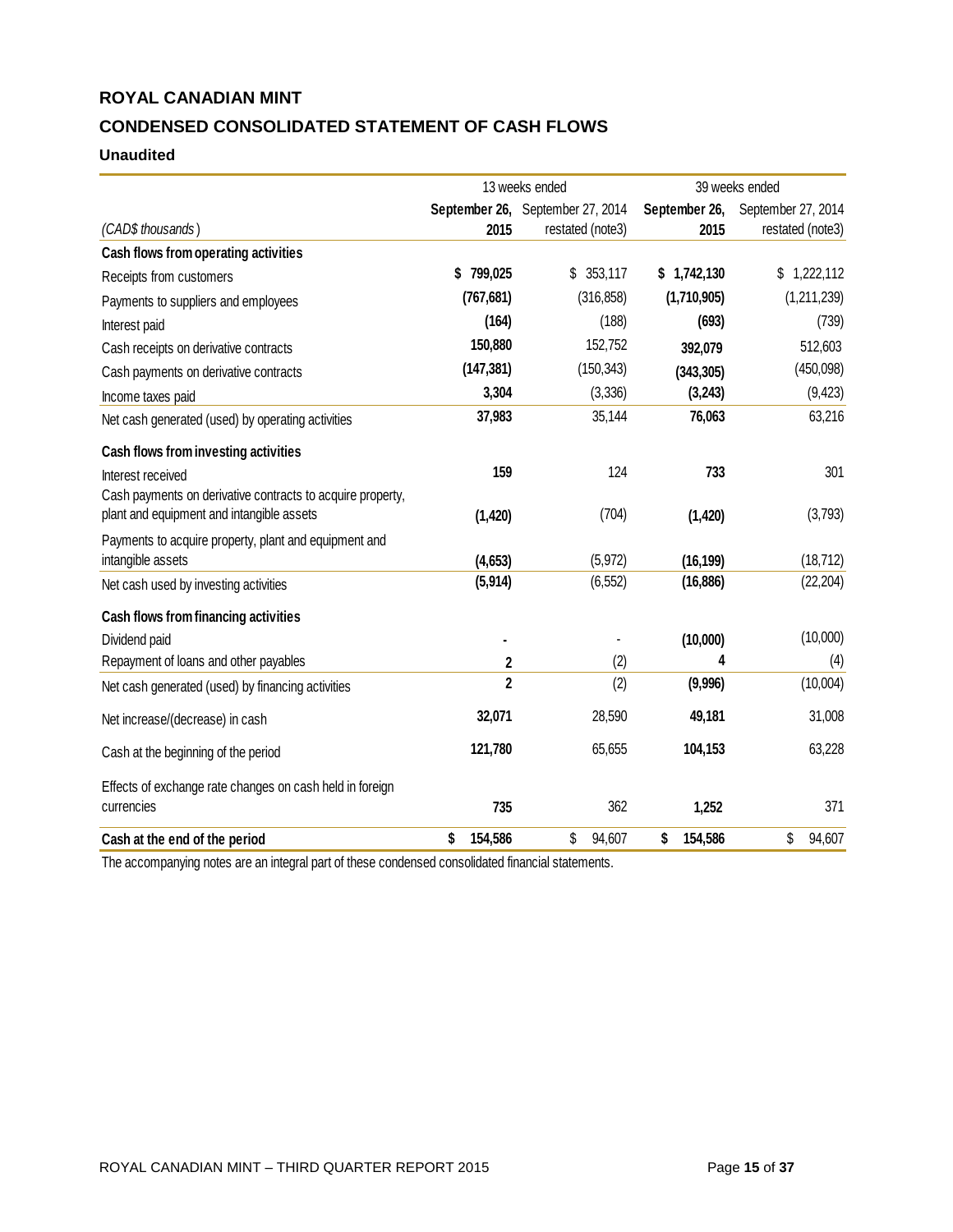# **1. NATURE AND DESCRIPTION OF THE CORPORATION**

The Royal Canadian Mint (the "Mint" or the "Corporation") was incorporated in 1969 by the *Royal Canadian Mint Act* to mint coins and carry out other related activities. The Mint is an agent corporation of Her Majesty named in Part II of Schedule III to the *Financial Administration Act*. It produces all of the circulation coins used in Canada and manages the support distribution system for the Government of Canada.

On December 16, 2014, the *Royal Canadian Mint Act* was amended to specify that although the object of the Mint is to operate in the expectation of profit, it shall no longer anticipate profit with respect to the provision of any goods or services to Her Majesty in right of Canada, including the minting of circulation coins. The impact of this change is reflected in the 2014 Mint's results from the effective date of the legislation.

The Mint is one of the world's foremost producers of circulation, collector and bullion investment coins for the domestic and international marketplace. It is also one of the largest gold refiners in the world. The addresses of its registered office and principal place of business are 320 Sussex Drive, Ottawa, Ontario, Canada, K1A 0G8 and 520 Lagimodière Blvd, Winnipeg, Manitoba, Canada, R2J 3E7.

In 2002, the Mint incorporated RCMH-MRCF Inc., a wholly-owned subsidiary. RCMH-MRCF Inc. has been operationally inactive since December 31, 2008.

The Corporation is a prescribed federal Crown corporation for tax purposes and is subject to federal income taxes under the *Income Tax Act*.

# **2. BASIS OF PRESENTATION**

#### **2.1 Statement of Compliance**

These interim condensed consolidated financial statements have been prepared in accordance with *IAS 34 Interim Financial Reporting ("IAS 34")* of the *International Financial Reporting Standards ("IFRS")* and the *Standard on Quarterly Financial Reports for Crown Corporations* issued by the Treasury Board of Canada. As permitted under this standard, these interim condensed consolidated financial statements do not include all of the disclosure requirements for annual consolidated financial statements, and should be read in conjunction with the Corporation's audited consolidated financial statements for its fiscal year ended December 31, 2014.

These interim condensed consolidated financial statements have not been audited or reviewed by an external auditor.

These interim condensed consolidated financial statements have been approved for public release by the Board of Directors of the Corporation on November 25, 2015.

#### **2.2 Basis of presentation**

The interim condensed consolidated financial statements were prepared on the historical cost basis, except for derivative instruments which were measured at fair value and the defined benefit plan and other long-term benefits which were measured at the actuarial valuation amount. Historical cost is generally based on the fair value of the consideration given in exchange for assets.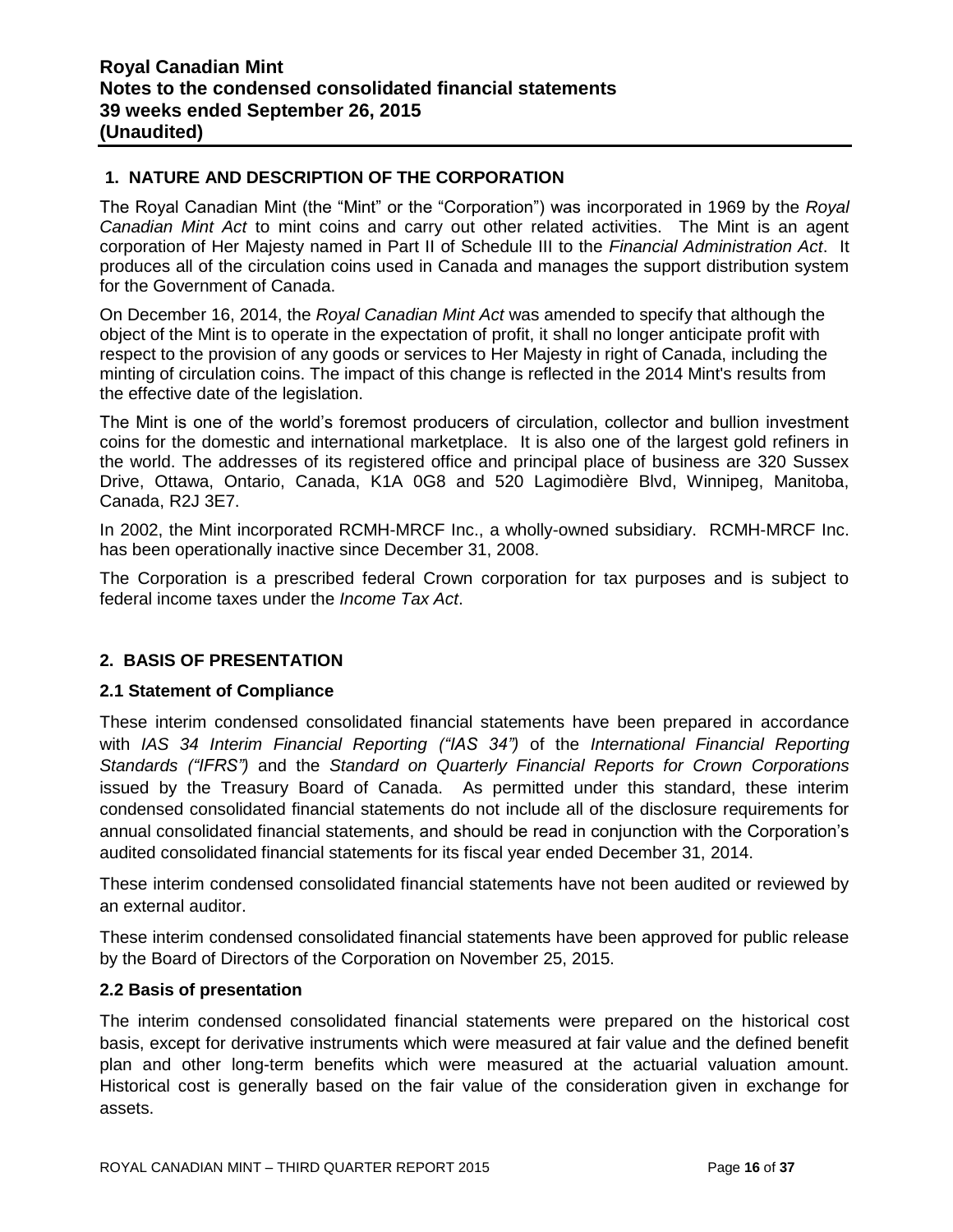# **Royal Canadian Mint Notes to the condensed consolidated financial statements 39 weeks ended September 26, 2015 (Unaudited)**

Although the Corporation's year end of December 31 matches the calendar year end, the Corporation's quarter end dates do not necessarily coincide with calendar year quarters; instead, each of the Corporation's quarters contains 13 weeks.

#### **2.3 Consolidation**

The interim condensed consolidated financial statements incorporate the interim financial statements of the Corporation and its wholly-owned subsidiary. The subsidiary's accounting policies are in line with those used by the Corporation. All intercompany transactions, balances, income and expenses are eliminated in full on consolidation.

#### **2.4 Functional and presentation currency**

Unless otherwise stated, all figures reported in the interim condensed consolidated financial statements and disclosures are reflected in thousands of Canadian dollars (CAD\$), which is the functional currency of the Corporation.

#### **2.5 Significant accounting policies**

Significant accounting policies applied in these interim condensed consolidated financial statements are disclosed in note 2 of the Corporation's annual consolidated financial statements for the year ended December 31, 2014. The accounting policies have been applied consistently in the current and comparative periods.

#### **Impairment of tangible and intangible assets**

The Corporation is required to evaluate its Cash Generating Units (CGUs) on each reporting period under IFRs for signs of potential impairment in the carrying value of the CGUs' assets. Please refer to the accounting policy in note 2.14 of the Corporation's annual consolidated financial statements for the year ended December 31, 2014 and note 19 for the \$65.5 million impairment losses recognized as of September 26, 2015.

#### **2.6 Key sources of estimation uncertainty and critical accounting judgments**

The preparation of these interim condensed consolidated financial statements requires management to make critical judgements, estimates and assumptions that affect the reported amounts of assets and liabilities, disclosure of contingent assets and liabilities and the reported amounts of revenue and expenses during the reporting period.

In making critical judgements, estimates and using assumptions, management relies on external information and observable conditions where possible, supplemented by internal analysis as required. The judgements, estimates and associated assumptions are based on historical experience and other factors that are considered to be relevant. Actual results may differ significantly from the estimates and assumptions. The estimates and underlying assumptions are reviewed on an ongoing basis.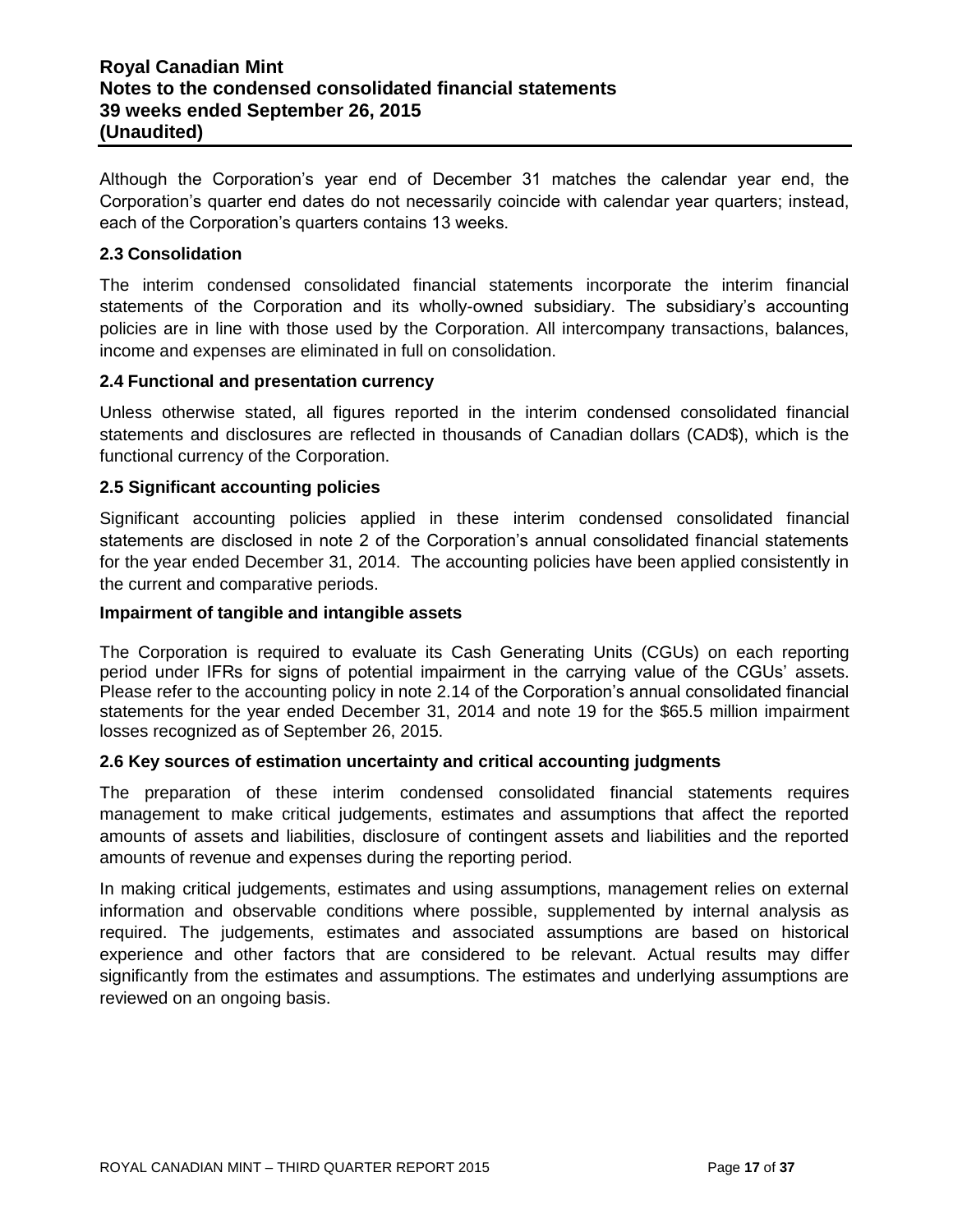# **3. Restatement of the consolidated cash flow statement for the quarter ended September 27, 2014**

The Corporation reviewed the presentation and classification of its cash flows at the end of 2014. As a result, certain derivative cash flows were reclassified between operating and investing activities to better reflect the underlying items being hedged. Also, certain receipts from customers and payments to suppliers related to bullion transactions were revised to more accurately reflect the nature of the net settlements for those transactions. The Corporation has restated the 2014 consolidated statement of cash flows to conform to current year presentation and the changes are summarized in the following tables:

For the 13 weeks ended September 27, 2014 *(CAD\$ thousands)*

|                                                       | As previously | Reclassification | Revised      |
|-------------------------------------------------------|---------------|------------------|--------------|
|                                                       | reported      |                  | amount       |
| Cash flows from operating activities                  |               |                  |              |
| Receipts from customers                               | \$<br>501,294 | (148, 178)<br>\$ | \$353,116    |
| Payments to suppliers and employees                   | (466, 746)    | 149,889          | (316, 857)   |
| Interest paid                                         | (188)         |                  | (188)        |
| Cash receipts on derivative contracts                 | 152,752       |                  | 152,752      |
| Cash payments on derivative contracts                 | (150, 453)    | 110              | (150, 343)   |
| Income taxes paid                                     | (3,227)       | (109)            | (3, 336)     |
| Net cash generated by operating activities            | 33,432        | 1,712            | 35,144       |
| <b>Cash flows from investing activities</b>           |               |                  |              |
| Interest received                                     | 124           |                  | 124          |
| Cash payments on derivative contracts to acquire      |               |                  |              |
| property, plant and equipment and intangible assets   |               | (704)            | (704)        |
| Payments to acquire property, plant and equipment and |               |                  |              |
| intangible assets                                     | (4, 964)      | (1,008)          | (5, 972)     |
| Net cash (used) by investing activities               | (4, 840)      | (1, 712)         | (6, 552)     |
| <b>Cash flows from financing activities</b>           |               |                  |              |
| Repayment of loans and other payables                 | (2)           |                  | (2)          |
| Net cash generated (used in) by financing activities  | (2)           |                  | (2)          |
|                                                       |               |                  |              |
| Net increase (decrease) in cash                       | 28,590        |                  | 28,590       |
| Cash at the beginning of the period                   | 65,655        |                  | 65,655       |
| Effects of exchange rate changes on cash held in      |               |                  |              |
| foreign currencies                                    | 362           |                  | 362          |
| Cash at the end of the period                         | \$<br>94,607  | \$               | \$<br>94,607 |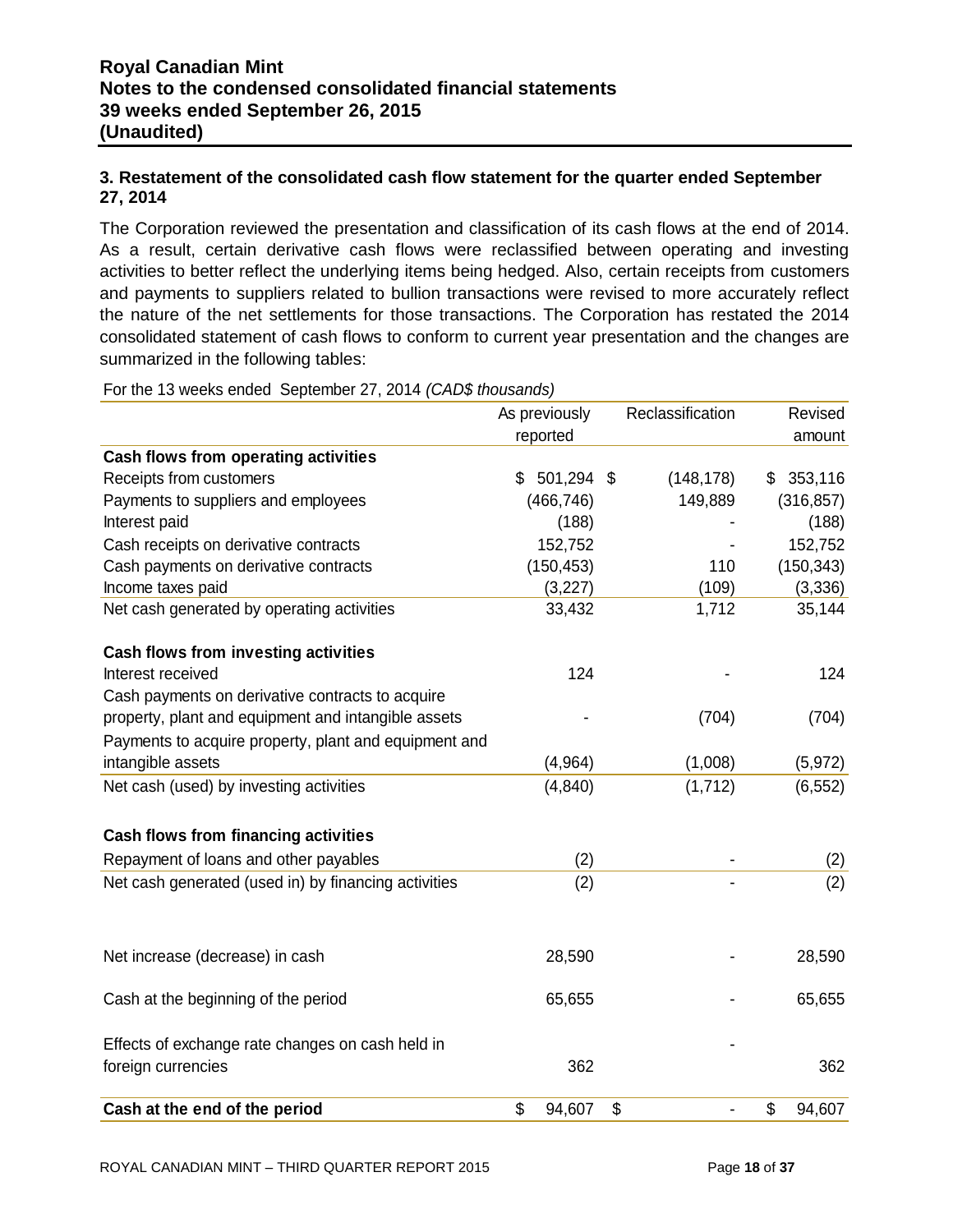|                                                       | As previously<br>reported | Reclassification | Revised<br>amount |
|-------------------------------------------------------|---------------------------|------------------|-------------------|
| Cash flows from operating activities                  |                           |                  |                   |
| Receipts from customers                               | 1,756,878<br>\$           | (534, 764)<br>\$ | \$1,222,111       |
| Payments to suppliers and employees                   | (1,749,427)               | 538,187          | (1,211,238)       |
| Interest paid                                         | (739)                     |                  | (739)             |
| Cash receipts on derivative contracts                 | 512,400                   | 204              | 512,603           |
| Cash payments on derivative contracts                 | (453,064)                 | 2,966            | (450,098)         |
| Income taxes paid                                     | (9,406)                   | (17)             | (9, 423)          |
| Net cash generated by operating activities            | 56,642                    | 6,575            | 63,216            |
| Cash flows from investing activities                  |                           |                  |                   |
| Interest received                                     | 301                       |                  | 301               |
| Cash payments on derivative contracts to acquire      |                           |                  |                   |
| property, plant and equipment and intangible assets   |                           | (3,793)          | (3,793)           |
| Payments to acquire property, plant and equipment and |                           |                  |                   |
| intangible assets                                     | (15,930)                  | (2,783)          | (18, 712)         |
| Net cash (used) by investing activities               | (15, 629)                 | (6, 576)         | (22, 204)         |
| <b>Cash flows from financing activities</b>           |                           |                  |                   |
| Dividend paid                                         | (10,000)                  |                  | (10,000)          |
| Repayment of loans and other payables                 | (4)                       |                  | (4)               |
| Net cash generated (used in) by financing activities  | (10,004)                  |                  | (10,004)          |
| Net increase (decrease) in cash                       | 31,009                    |                  | 31,009            |
| Cash at the beginning of the period                   | 63,227                    |                  | 63,227            |
| Effects of exchange rate changes on cash held in      |                           |                  |                   |
| foreign currencies                                    | 371                       |                  | 371               |
| Cash at the end of the period                         | \$<br>94,607              | \$               | \$<br>94,607      |

For the 39 weeks ended September 27, 2014 *(CAD\$ thousands)*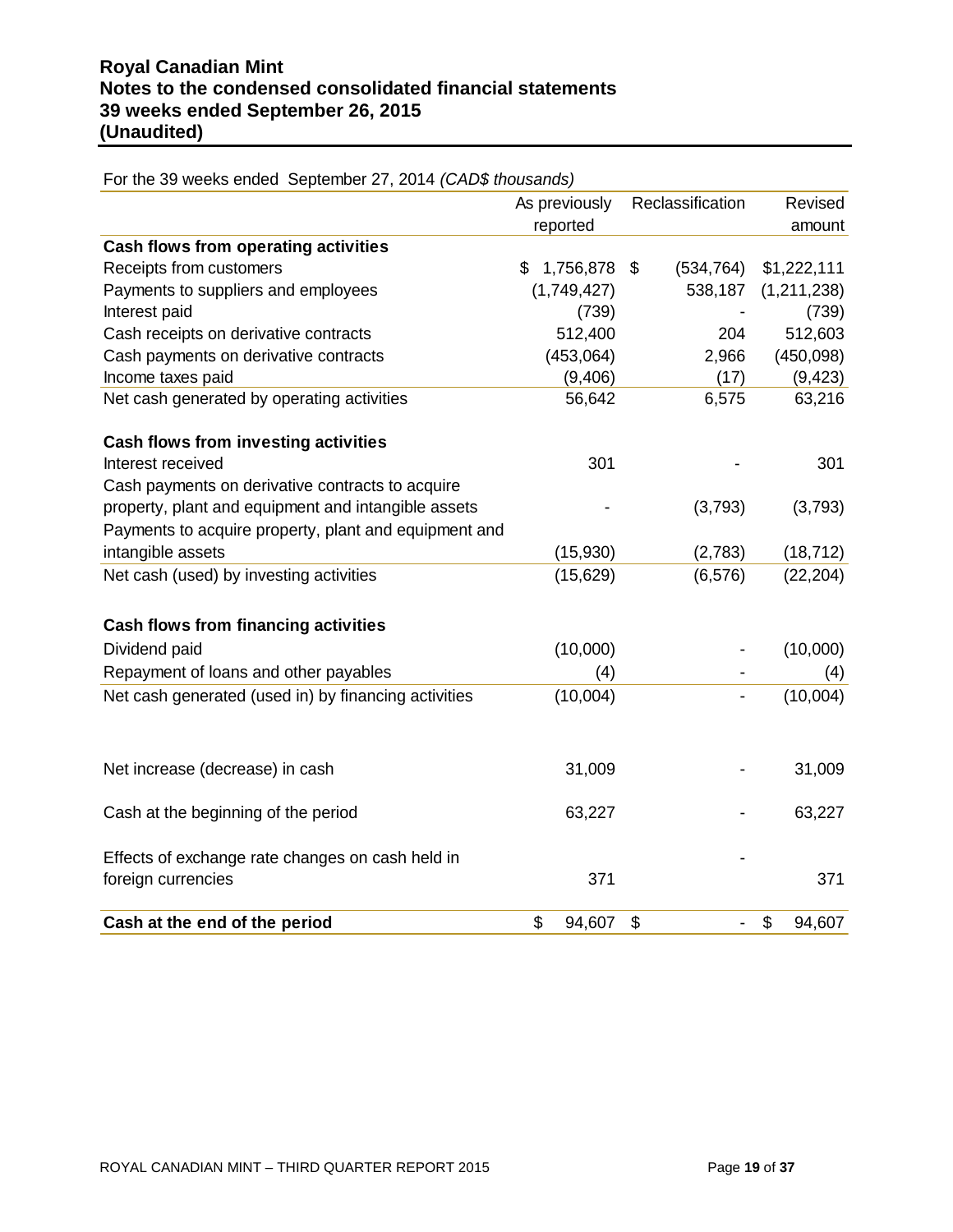#### **4. APPLICATION OF NEW AND REVISED IFRS**

#### **4.1 New and revised IFRS affecting amounts reported and/or disclosed in the consolidated financial statements**

There were no new or revised IFRS issued by the International Accounting Standards Board (IASB) that became effective during the 39 weeks ended September 26, 2015 that affected amounts reported or disclosed in the interim condensed consolidated financial statements.

#### **4.2 New and revised IFRS issued but not yet effective**

a) The Corporation has reviewed new and revised accounting pronouncements that have been issued but are not yet effective. The adoption of the following amendments is not expected to have a material impact on the Corporation's consolidated financial statements.

#### *IAS 38 Intangible Assets ("IAS 38")*

IAS 38 was amended in May 2014 for the clarification of acceptable methods of amortisation; it introduces a rebuttable presumption that a revenue-based amortisation method for intangible assets is inappropriate for the same reasons as in IAS 16 with limited circumstances when the presumption can be overcome. The amendment is effective for annual periods beginning on or after January 1, 2016, with earlier application being permitted.

b) The following amendments have been assessed as having a possible impact on the Corporation's consolidated financial statements in the future. The Corporation is currently assessing these amendments and therefore the extent of the impact of the adoption of the amendments is unknown.

#### *Annual improvements to IFRSs 2012-2014*

In September 2014, the IASB issued annual improvements during the 2012-2014 cycle. The standards covered by the amendments are: IFRS 5 "Non-current assets held for sale and discontinued operations" which provides guidance on the methods of disposal; IFRS 7 "Financial Instruments: Disclosures" which provides guidance on servicing contracts and the applicability of the amendments to IFRS 7 to condensed interim financial statements. IFRS 19 "Employee benefits" which clarifies how the discount rate is to be determined in a regional market using the same currency; and IAS 34 "Interim Financial Reporting" which discusses disclosures of information elsewhere in the interim financial report. These annual improvements are to be applied for annual periods beginning on or after January 1, 2016. Early adoption is permitted.

#### *IAS 1 Presentation of Financial Statements ("IAS 1")*

In December 2014, IASB issued amendments to IAS 1 which clarified the existing presentation and disclosure requirements including the presentation of line items, subtotals and notes and provided guidance to assist in applying judgement in determining what information to disclose and how that information is presented in financial statements. The amendments are effective for annual periods beginning on or after January 1, 2016. Early adoption is permitted.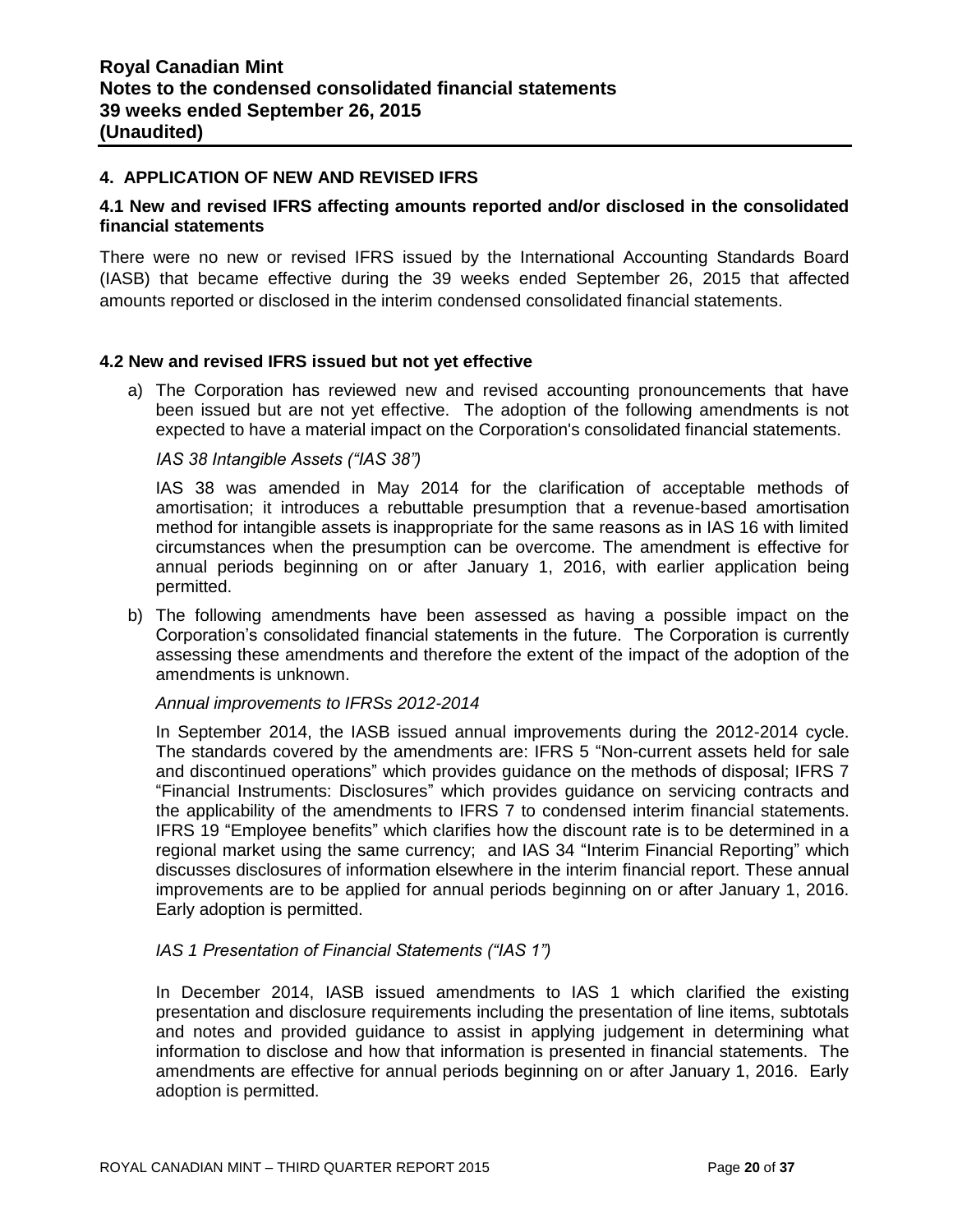#### *IFRS 7 Financial Instruments: Disclosures ("IFRS 7")*

An amendment was released in December 2011 to IFRS 7 regarding requiring disclosures about the initial application of IFRS 9 which has an effective date of January 1, 2018. The amendments are to be applied retrospectively.

An additional amendment was released in November 2013 to IFRS 7 regarding additional hedge accounting disclosures resulting from the introduction of the hedge accounting section of IFRS 9 which has an effective date of January 1, 2018. The amendments are to be applied retrospectively.

#### *IFRS 9 Financial Instruments ("IFRS 9")*

In July 2014, the IASB issued the final version of IFRS 9, which incorporates the classification and measurement, impairment and hedge accounting phases of the project to replace the existing standards under IAS39 "Financial Instruments: Recognition and Measurement". The new IFRS 9 standard is effective for annual periods beginning on or after January 1, 2018 and is to be applied retroactively. Early adoption is permitted.

#### *IFRS 15 Revenue from Contracts with Customers ("IFRS 15")*

IFRS 15 was issued in May 2014 and applies to annual reporting period beginning on or after January 1, 2018. IFRS 15 specifies how and when an IFRS reporter will recognise revenue as well as requiring such entities to provide users of financial statements with more informative, relevant disclosures. The standard supersedes IAS 18 "Revenue'', IAS 11 "Construction Contracts" and a number of revenue-related interpretations. Application of the standard is mandatory for all IFRS reporters and it applies to nearly all contracts with customers: the main exceptions are leases, financial instruments and insurance contracts. Early adoption is permitted.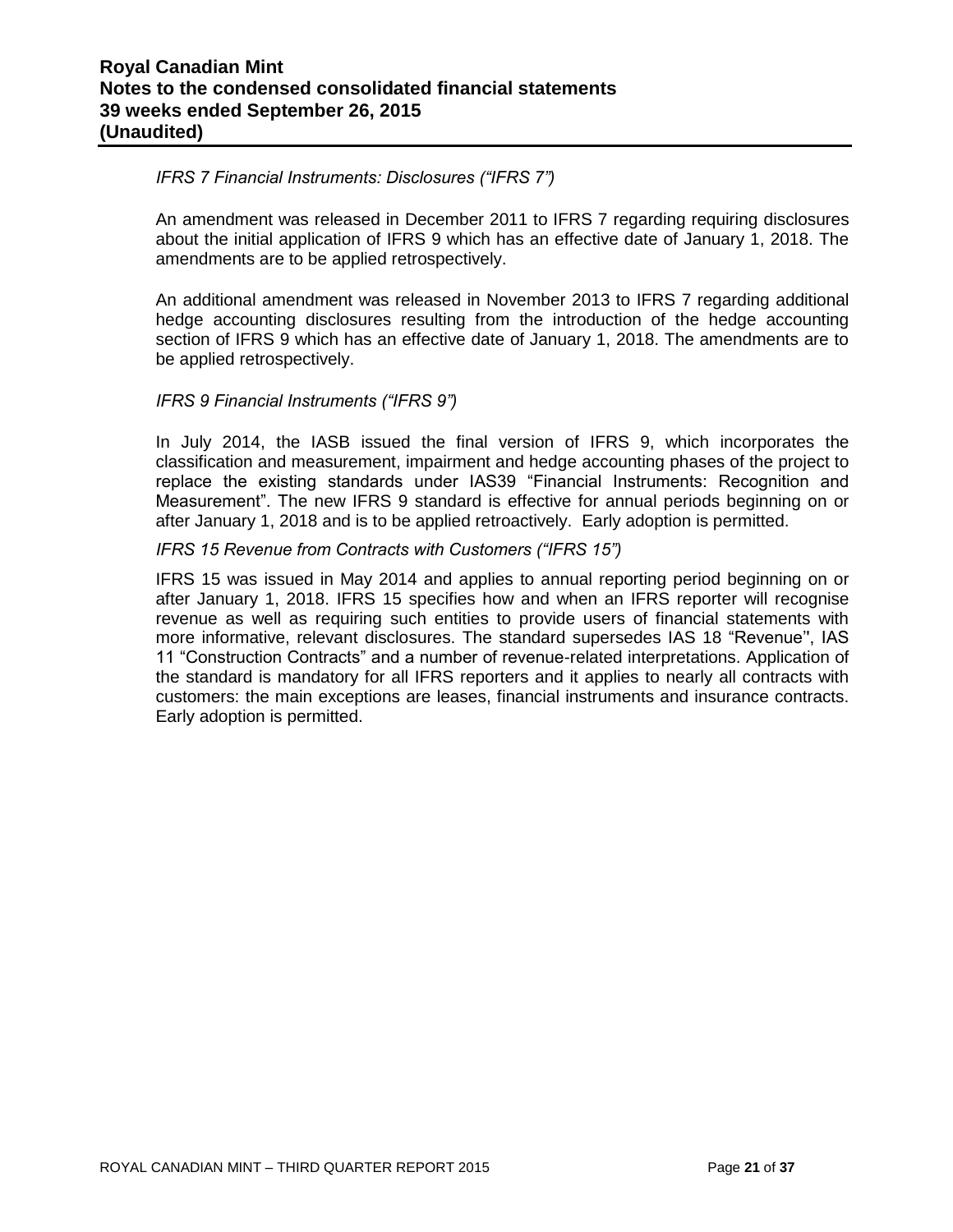## **5. CASH**

|                   | As at                     |         |     |                   |         |
|-------------------|---------------------------|---------|-----|-------------------|---------|
| (CAD\$ thousands) | <b>September 26, 2015</b> |         |     | December 31, 2014 |         |
| Canadian dollars  | S                         | 144,801 |     | \$                | 97,789  |
| US dollars        |                           | 9,674   |     |                   | 4,746   |
| Euros             |                           |         | 111 |                   | 1,618   |
| Total cash        | S                         | 154,586 |     |                   | 104,153 |

# **6. ACCOUNTS RECEIVABLE**

|                                 | As at                     |                   |
|---------------------------------|---------------------------|-------------------|
| (CAD\$ thousands)               | <b>September 26, 2015</b> | December 31, 2014 |
| Trade receivables and accruals  | 21,794                    | 21,078<br>\$      |
| Allowance for doubtful accounts | (125)                     | (133)             |
| Net trade receivables           | 21,668                    | 20,945            |
| Other receivables               | 4,142                     | 6,510             |
| Total accounts receivable       | 25,810                    | 27,455            |

Accounts receivable by type of customer was as follows:

|                                                                  | As at                     |                   |  |  |  |
|------------------------------------------------------------------|---------------------------|-------------------|--|--|--|
| (CAD\$ thousands)                                                | <b>September 26, 2015</b> | December 31, 2014 |  |  |  |
| Governments (including governmental departments<br>and agencies) | 733                       | 8,040             |  |  |  |
| Consumers, dealers and others                                    | 20,167                    | 6,076             |  |  |  |
| Central and institutional banks                                  | 4,910                     | 13,339            |  |  |  |
| Total accounts receivable                                        | 25,810                    | 27,455<br>\$      |  |  |  |

Accounts receivables are classified as loans and receivables and are measured at amortized cost.

The Corporation does not hold any collateral in respect of trade and other receivables.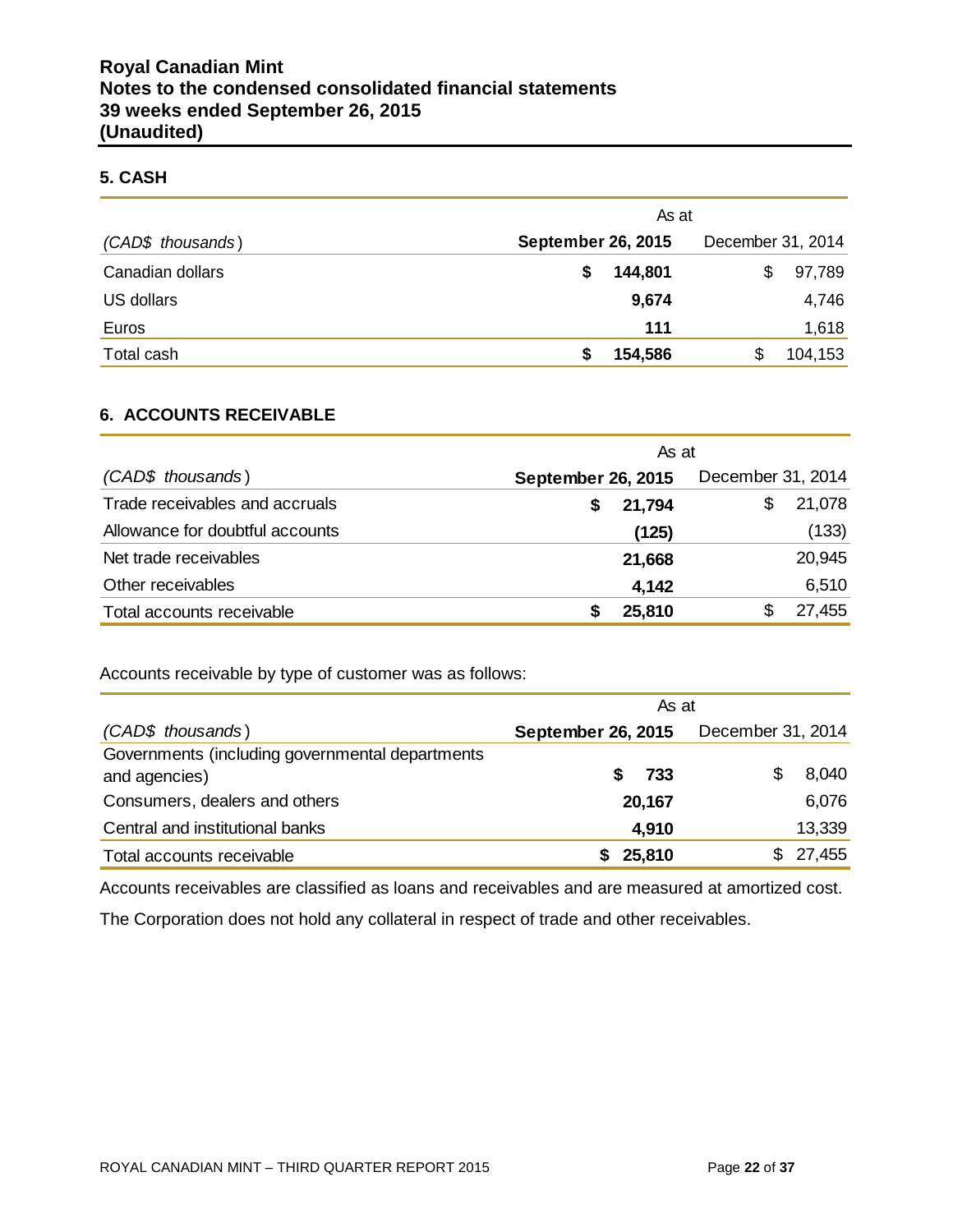# **Royal Canadian Mint Notes to the condensed consolidated financial statements 39 weeks ended September 26, 2015 (Unaudited)**

#### **7. PREPAID EXPENSES**

|                        | As at                                       |         |
|------------------------|---------------------------------------------|---------|
| (CAD\$ thousands)      | <b>September 26, 2015</b> December 31, 2014 |         |
| Total prepaid expenses | 5.251                                       | \$1,525 |

Included in prepaid expenses for the 39 week period ending September 26, 2015 are \$2.5 million in expenses relating to marketing costs for Canadian special circulation coins which will be expensed in 2016. There are also \$499 thousand for Ottawa and Winnipeg property taxes and \$607 thousand for insurance among other various prepaid expenses.

#### **8. INVENTORIES**

|                            | As at              |                   |  |  |  |
|----------------------------|--------------------|-------------------|--|--|--|
| (CAD\$ thousands)          | September 26, 2015 | December 31, 2014 |  |  |  |
| Raw materials and supplies | 28,481             | 21,797            |  |  |  |
| Work in process            | 22,664             | 22,540            |  |  |  |
| Finished goods             | 51,151             | 44,686            |  |  |  |
| <b>Total inventories</b>   | 102,296<br>S       | 89,023<br>S.      |  |  |  |

The amount of inventories recognized as cost of sales for the 13 week and 39 weeks ended September 26, 2015 are \$0.9 billion and \$2.0 billion respectively (13 weeks and 39 weeks ended – September 27, 2014 \$0.5 billion and \$1.6 billion).

The cost of inventories recognized as cost of sales for the 13 weeks and 39 weeks ended September 26, 2015 include \$1.6 million and \$2.4 million of write-downs of inventory to net realisable value respectively (13 weeks and 39 weeks ended September 27, 2014 - \$0.9 million and \$3.4 million).

# **9. FINANCIAL INSTRUMENTS AND FINANCIAL RISK MANAGEMENT**

#### **9.1 Classification and fair value measurements of financial instruments**

#### **9.1.1 Classification and fair value techniques of financial instruments**

The Corporation holds financial instruments in the form of cash, accounts receivable, derivative assets, accounts payable and accrued liabilities, loans payable and derivative liabilities.

The Corporation has estimated the fair values of its financial instruments as follows:

- i) The carrying amounts of cash, accounts receivable and accounts payable and accrued liabilities approximate their fair values as a result of the relatively short-term nature of these financial instruments.
- ii) The fair values of loans payables have been estimated based on a discounted cash flow approach using current market rates appropriate as at the respective date presented.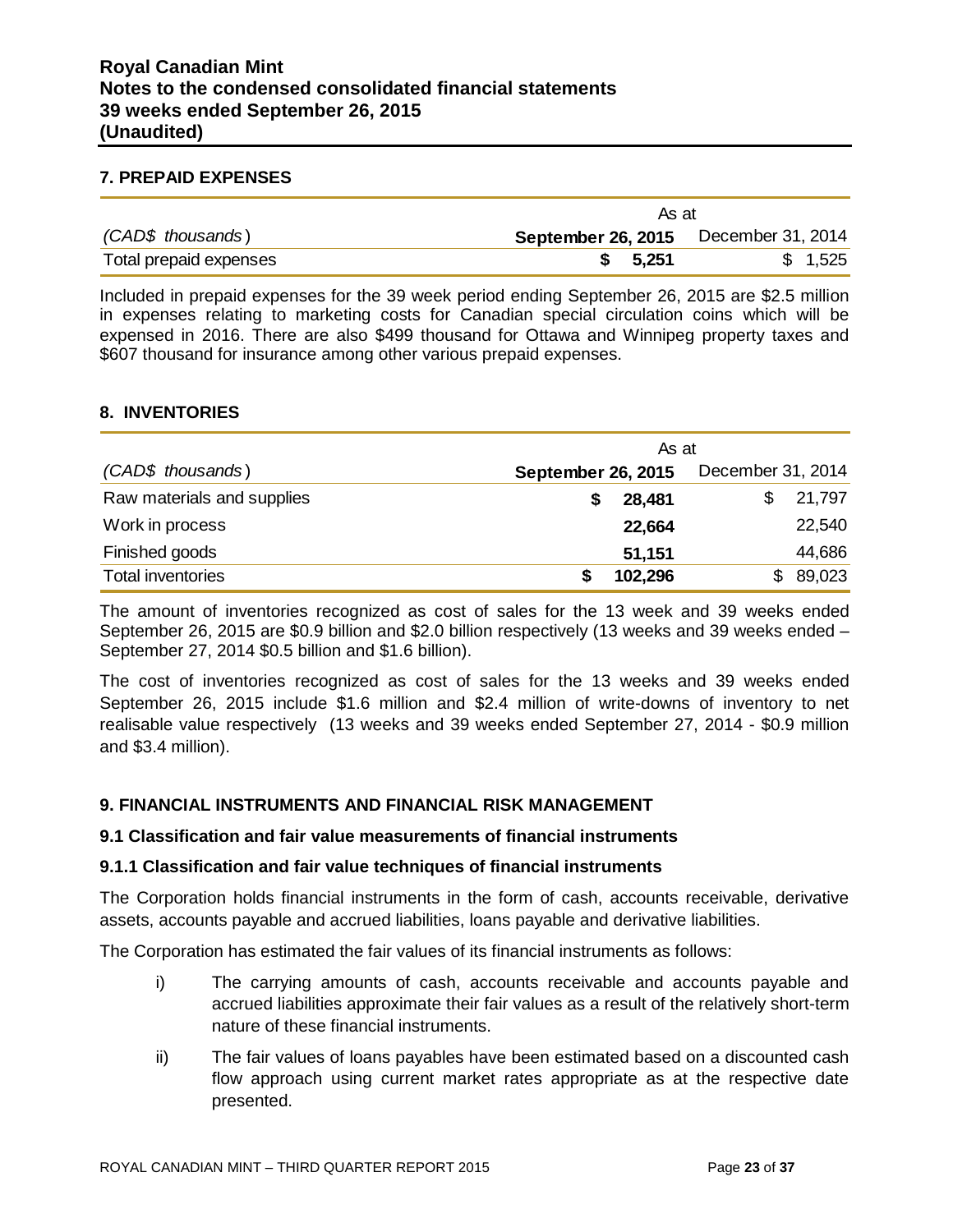iii) The fair values of the Corporation's foreign currency forward contracts, commodity swap and forward contracts and other derivative instruments are based on estimated credit-adjusted forward market prices. The Corporation takes counterparty risk and its own risk into consideration for the fair value of financial instruments.

|                                  | As at |                           |    |       |  |  |  |
|----------------------------------|-------|---------------------------|----|-------|--|--|--|
| (CAD\$ thousands)                |       | <b>September 26, 2015</b> |    |       |  |  |  |
| Derivative financial assets      |       |                           |    |       |  |  |  |
| Foreign currency forwards        | \$    | 376                       | \$ | 265   |  |  |  |
| Commodity swaps                  |       | 1,519                     |    | 1,692 |  |  |  |
|                                  | \$    | 1,895                     | \$ | 1,957 |  |  |  |
| Derivative financial liabilities |       |                           |    |       |  |  |  |
| Foreign currency forwards        | \$    | 11,794                    | \$ | 4,252 |  |  |  |
| Interest rate swaps              |       | 699                       |    | 141   |  |  |  |
|                                  | \$    | 12,493                    | \$ | 4,393 |  |  |  |

The table below details the types of derivative financial instruments carried at fair value:

# **9.1.2 Fair value hierarchy**

Financial instruments, other than those that are not subsequently measured at fair value and for which fair value approximates carrying value, whether or not they are carried at fair value in the consolidated statement of financial position, must disclose their fair value and be classified using a fair value hierarchy that reflects the significance of the inputs used in making the measurements:

- Level 1: quoted prices (unadjusted) in active markets for identical assets or liabilities
- Level 2: inputs other than quoted prices included within Level 1 that are observable for the asset or liability, either directly (i.e., as prices) or indirectly (i.e., derived from prices)
- Level 3: inputs for the asset or liability that are not based on observable market data (unobservable inputs).

The fair value measurement of cash and equivalents is classified as level 1 of the fair value hierarchy as at September 26, 2015 and December 31, 2014 The fair value measurements of all other financial instruments held by the Corporation are classified as level 2 of the fair value hierarchy as at September 26, 2015 and December 31, 2014. There were no transfers of financial instruments between levels for the 39 weeks ended September 26, 2015.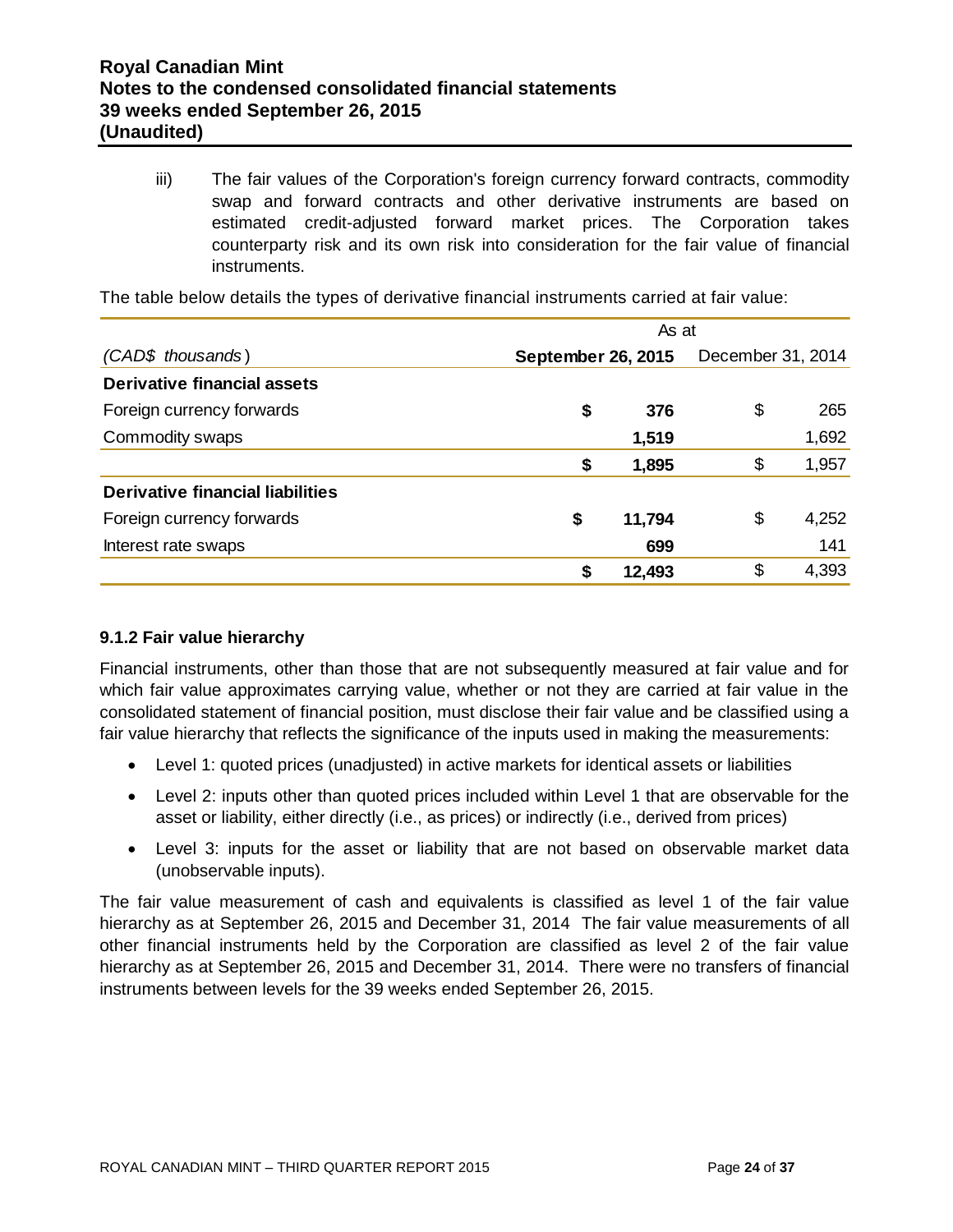#### **9.2 Financial risk management objectives and framework**

The Corporation is exposed to credit risk, liquidity risk and market risk from its use of financial instruments.

The Board of Directors has overall responsibility for the establishment and oversight of the Corporation's risk management framework. The Audit Committee assists the Board of Directors and is responsible for review, approval and monitoring the Corporation's risk management policies including the development of an Enterprise Risk Management program which involves establishing corporate risk tolerance, identifying and measuring the impact of various risks, and developing risk management action plans to mitigate risks that exceed corporate risk tolerance. The Audit Committee reports regularly to the Board of Directors on its activities.

#### **9.2.1 Credit risk management**

Credit risk is the risk of financial loss to the Corporation if a customer or counterparty to a financial instrument fails to meet its contractual obligations, and arises principally from the Corporation's receivables from customers, cash and derivative instruments. The Corporation has adopted a policy of only dealing with creditworthy counterparties as a means of mitigating the risk of financial loss from defaults. The Corporation's exposure and the credit ratings of its counterparties are continuously monitored.

The carrying amount of financial assets recorded in the interim condensed consolidated financial statements represents the maximum credit exposure.

# **9.2.2 Liquidity risk**

Liquidity risk is the risk that the Corporation will not be able to meet its financial obligations as they fall due. The Corporation manages liquidity risk by continuously monitoring actual and forecasted cash flows to ensure, as far as possible, that it will always have sufficient liquidity to meet its liabilities when due, under both normal and stressed conditions, without incurring unacceptable losses or risking damage to the Corporation's reputation.

#### **9.2.3 Market risk**

Market risk is the risk that changes in market prices, such as foreign exchange rates, interest rates or commodity price changes will affect the Corporation's income or the fair value of its financial instruments.

The Corporation uses derivative instruments, such as foreign currency forward contracts, interest rate exchange agreements and commodity swap and forward contracts to manage the Corporation's exposure to fluctuations in cash flows resulting from foreign exchange risk, interest rate risk and commodity price risk. The Corporation buys and sells derivatives in the ordinary course of business and all such transactions are carried out within the guidelines set out in established policies. The Corporation's policy is not to enter into derivative instruments for trading or speculative purposes.

#### **Foreign exchange risk**

The Corporation is exposed to foreign exchange risk on sales and purchase transactions that are denominated in foreign currencies primarily including US dollars and Euros. The Corporation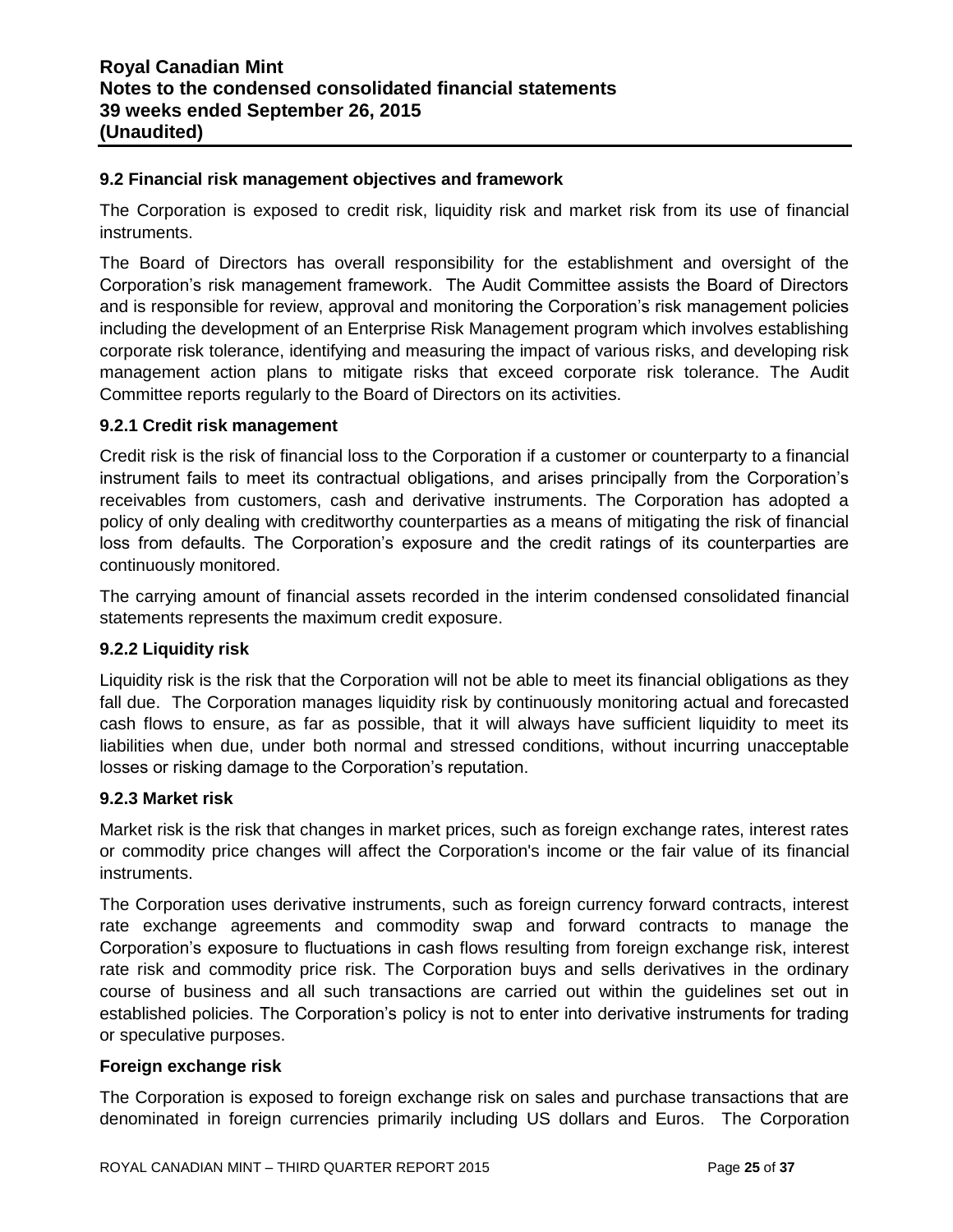# **Royal Canadian Mint Notes to the condensed consolidated financial statements 39 weeks ended September 26, 2015 (Unaudited)**

manages its exposure to exchange rate fluctuations between the foreign currency and the Canadian dollar by entering into foreign currency forward contracts and by applying hedge accounting to certain qualifying contracts to minimize the volatility to profit or loss. The Corporation also uses such contracts in the process of managing its overall cash requirements.

The impact of foreign exchange risk fluctuation on the consolidated financial statements is not significant because the Corporation's un-hedged net foreign exchange exposure is not significant.

#### **Interest rate risk**

Financial assets and financial liabilities with variable interest rates expose the Corporation to cash flow interest rate risk. There is no interest rate risk related to cash as there are no short-term investments as at the dates presented. The Corporation's Bankers Acceptance interest rate swap loan instruments expose the Corporation to cash flow interest rate risk. The Corporation has hedged 100% of the exposure to fluctuations in interest rates related to these instruments by entering into corresponding interest rate swaps, where the Corporation pays a fixed interest rate in exchange for receiving a floating interest rate. The interest rate swaps are designated as hedging instruments under the cash flow hedge accounting model.

Financial assets and financial liabilities that bear interest at fixed rates are subject to fair value interest rate risk. The Corporation does not account for its fixed rate debt instruments as held for trading; therefore, a change in interest rates at the reporting date would not affect profit or loss with respect to these fixed rate instruments. The Corporation's interest rate swaps expose the Corporation to fair value interest rate risk.

#### **Commodity price risk**

The Corporation is exposed to commodity price risk on its purchase and sale of precious metals including gold, silver, platinum and palladium and base metals including nickel, copper and steel.

The Corporation is not exposed to precious metal price risk related to the bullion sales program because the purchase and sale of precious metals used in this program are completed on the same date, using the same price basis in the same currency.

The Corporation manages its exposure to commodity price fluctuations by entering into sales or purchase commitments or by entering into commodity swap and forward contracts that fix the future commodity price.

Hedge accounting may be applied to the derivative contracts to minimize the volatility to profit or loss. For contracts that are entered into for the purpose of procuring commodities to be used in production the Corporation applies the normal purchases classification.

The impact of commodity price risk fluctuation on the consolidated financial statements is not significant because the Corporation's un-hedged commodity price risk is not significant.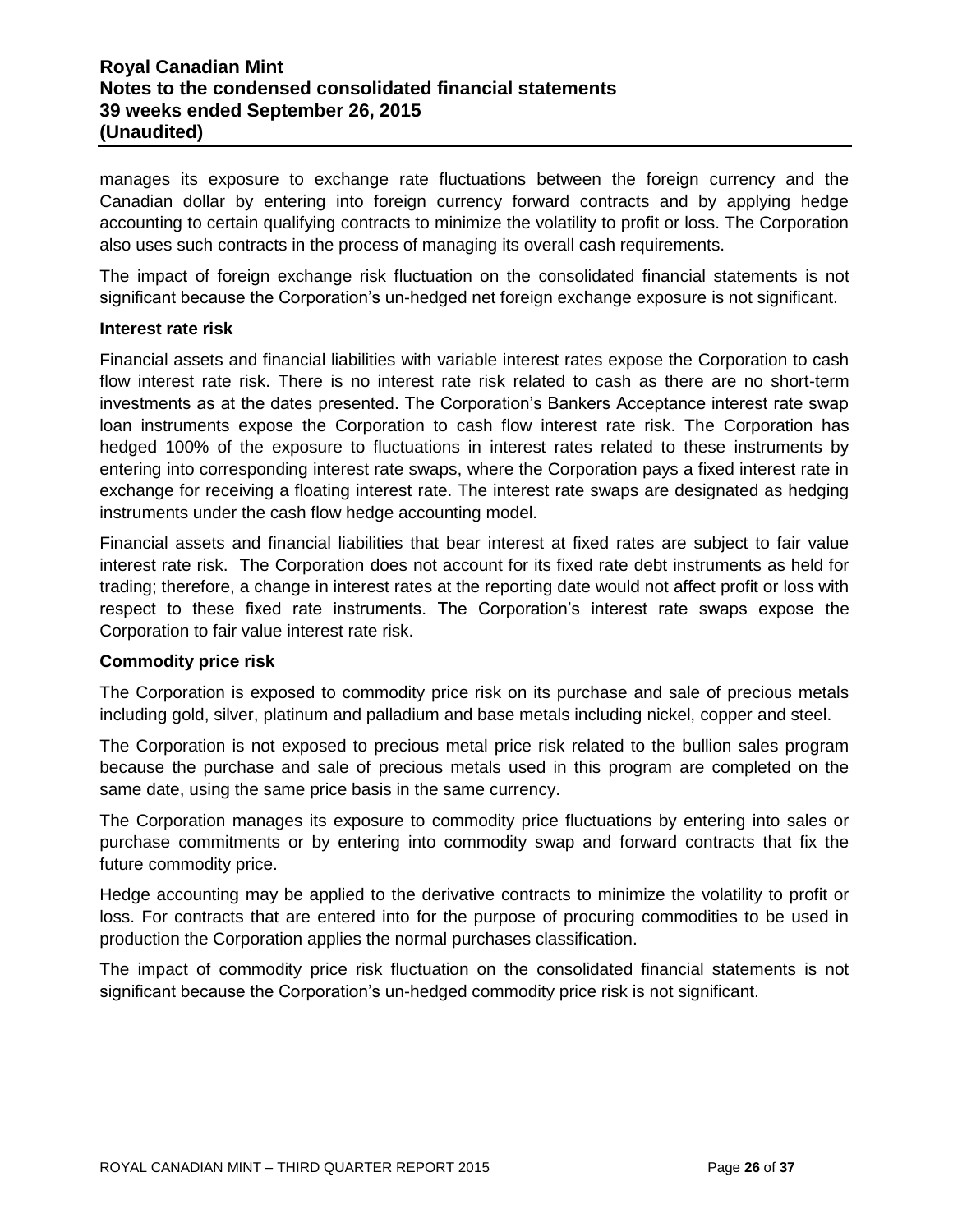#### **10. CAPITAL ASSETS**

# **10.1 Property, plant and equipment**

The composition of the net book value of the Corporation's property, plant and equipment, is presented in the following tables:

|                               | As at                     |                   |  |  |  |
|-------------------------------|---------------------------|-------------------|--|--|--|
| (CAD\$ thousands)             | <b>September 26, 2015</b> | December 31, 2014 |  |  |  |
| Cost                          | 417,122<br>\$             | 409,035<br>\$     |  |  |  |
| Accumulated depreciation      | (244, 856)                | (167, 385)        |  |  |  |
| Net book value                | 172,266<br>\$             | 241,650<br>\$.    |  |  |  |
| Net book value by asset class |                           |                   |  |  |  |
| Land and land improvements    | \$<br>2,910               | \$<br>3,139       |  |  |  |
| Buildings and improvements    | 93,504                    | 132,760           |  |  |  |
| Equipment                     | 68,176                    | 96,018            |  |  |  |
| In process capital projects   | 7,676                     | 9,733             |  |  |  |
| Net book value                | 172,266<br>\$             | \$<br>241,650     |  |  |  |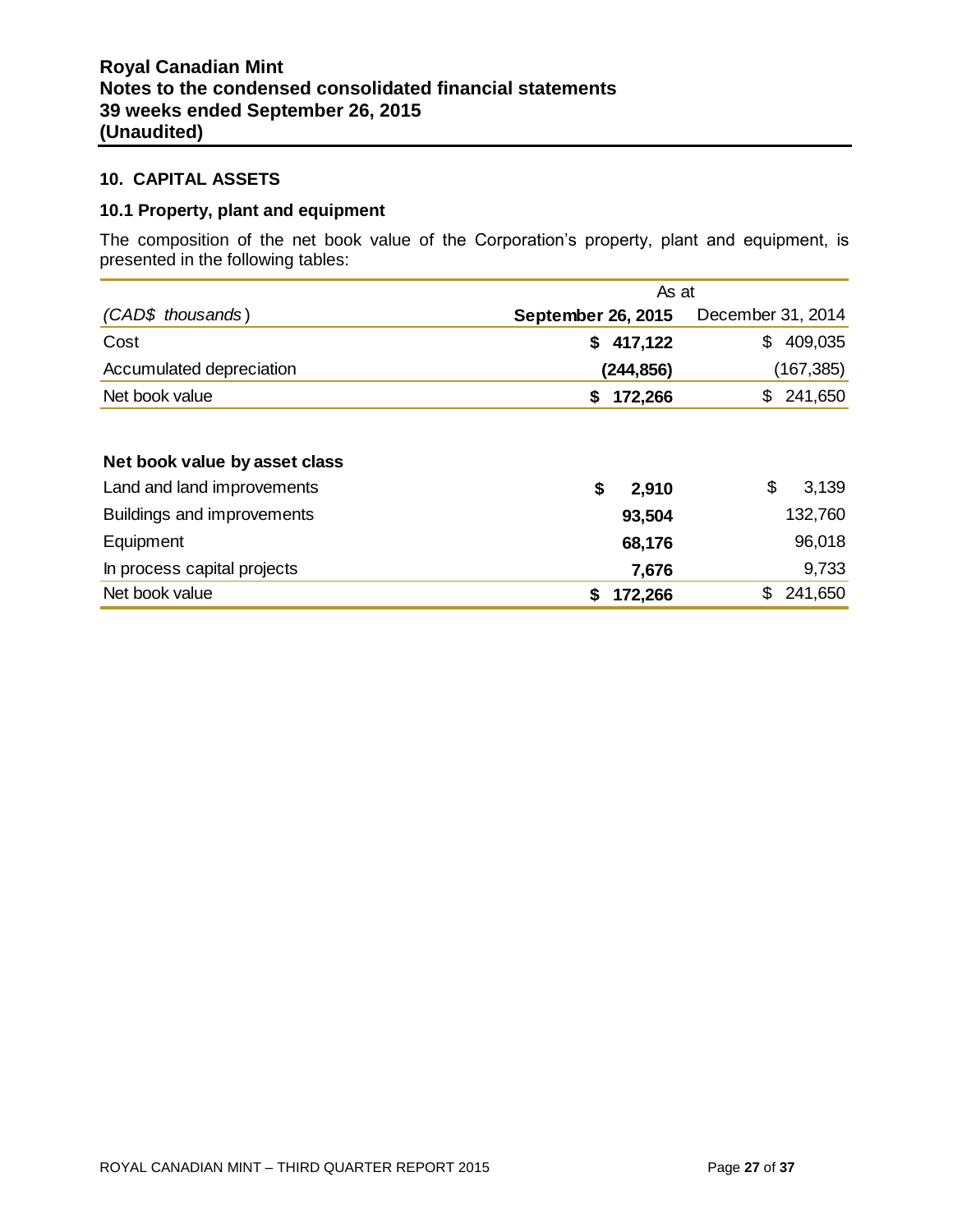Reconciliation of the opening and closing balances of property, plant and equipment for September 26, 2015:

|                                      |                |                                     |              | <b>Capital</b> |               |
|--------------------------------------|----------------|-------------------------------------|--------------|----------------|---------------|
|                                      |                | Land and land Buildings and         |              | projects in    |               |
| (CAD\$ thousands)                    |                | improvements improvements Equipment |              | process        | <b>Total</b>  |
| Cost                                 |                |                                     |              |                |               |
| Balance at December 31, 2013         | \$<br>4,094    | \$<br>141,120                       | \$233,542    | \$<br>11,041   | \$389,797     |
| Additions                            |                | 6,574                               | 6,892        | 8,091          | 21,557        |
| <b>Transfers</b>                     |                | 2,968                               | 6,431        | (9,399)        |               |
| <b>Disposals</b>                     |                | (422)                               | (1,897)      |                | (2,319)       |
| Balance at December 31, 2014         | 4,094          | 150,240                             | 244,968      | 9,733          | 409,035       |
| <b>Additions</b>                     |                | 2,401                               | 3,668        | 3,288          | 9,357         |
| <b>Transfers</b>                     |                | 1,977                               | 3,368        | (5, 345)       |               |
| <b>Disposals</b>                     |                |                                     | (1,270)      |                | (1, 270)      |
| <b>Balance at September 26, 2015</b> | \$<br>4,094    | \$<br>154,618                       | \$250,734    | \$<br>7,676    | \$417,122     |
|                                      |                |                                     |              |                |               |
| <b>Accumulated depreciation</b>      |                |                                     |              |                |               |
| Balance at December 31, 2013         | \$<br>951      | \$<br>12,087                        | \$138,544    | \$             | \$<br>151,582 |
| Depreciation                         | $\overline{4}$ | 5,428                               | 12,074       |                | 17,506        |
| <b>Disposals</b>                     |                | (35)                                | (1,668)      |                | (1,703)       |
| Balance at December 31, 2014         | 955            | 17,480                              | 148,950      |                | 167,385       |
|                                      |                |                                     |              |                |               |
| <b>Depreciation</b>                  | 4              | 4,344                               | 9,105        |                | 13,453        |
| <b>Disposals</b>                     |                |                                     | (891)        |                | (891)         |
| <b>Impairment (Note 19)</b>          | 225            | 39,290                              | 25,394       |                | 64,909        |
| <b>Balance at September 26, 2015</b> | \$<br>1,184    | \$<br>61,114                        | \$182,559    | \$             | \$244,856     |
| Net book value at September 26,      |                |                                     |              |                |               |
| 2015                                 | \$<br>2,910    | \$<br>93,504                        | \$<br>68,176 | \$<br>7,676    | \$172,266     |

Property, plant and equipment are carried at cost less accumulated depreciation and accumulated impairment losses.

As at September 26, 2015, the Corporation noted certain indicators of impairment relating to property, plant and equipment (Note 19).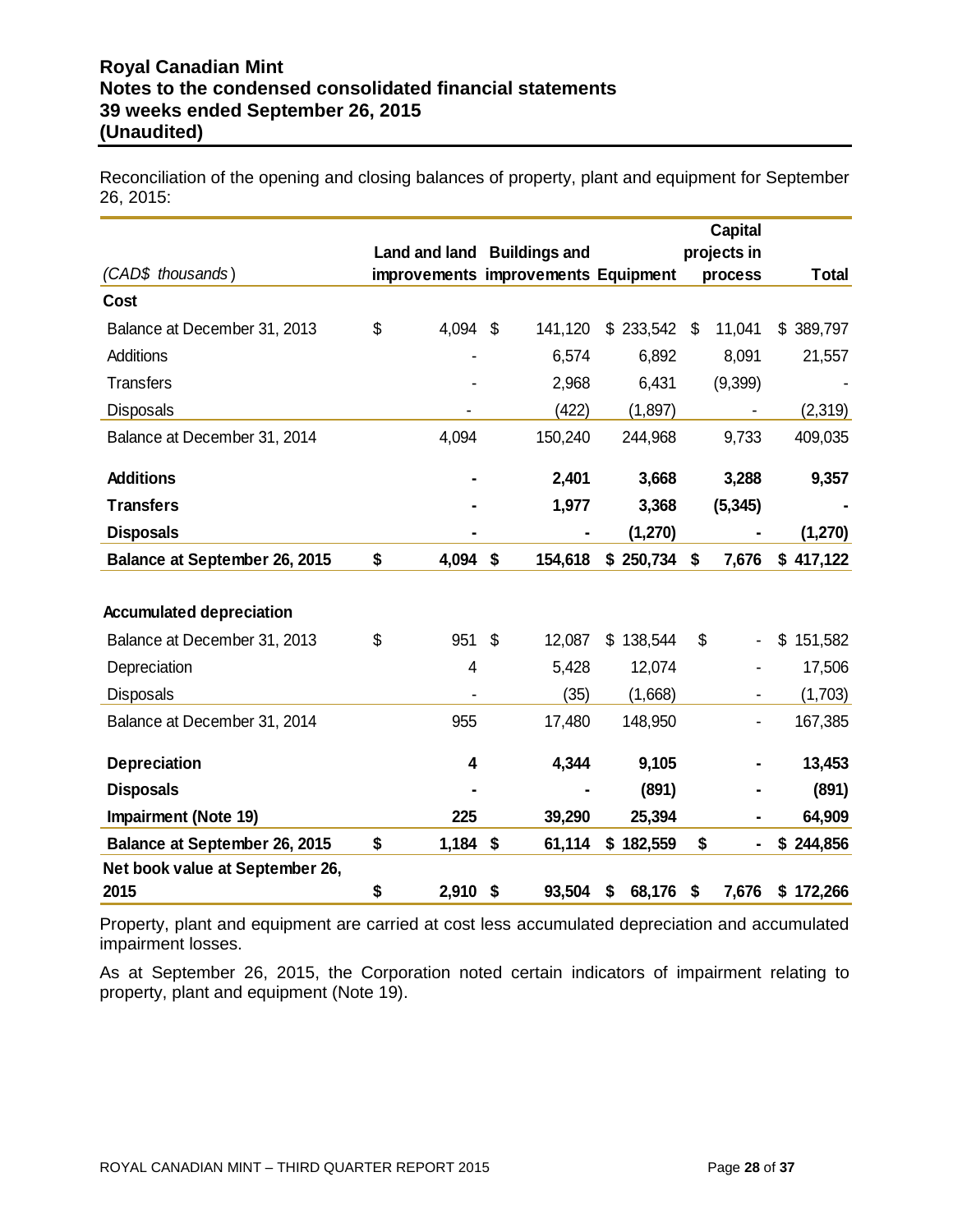#### **10.2 Intangible assets**

The Corporation's intangible assets are primarily software used internally or for providing services to customers.

Reconciliation of the opening and closing balances of intangibles for September 26, 2015:

|                                      |                 | <b>Capital</b> |                |          |
|--------------------------------------|-----------------|----------------|----------------|----------|
|                                      |                 | projects in    |                |          |
| (CAD\$ thousands)                    | <b>Software</b> | process        |                | Total    |
| Cost                                 |                 |                |                |          |
| Balance at December 31, 2013         | \$<br>24,495    | \$<br>13,256   | $\mathfrak{P}$ | 37,751   |
| <b>Additions</b>                     | 2,923           | 891            |                | 3,814    |
| <b>Transfers</b>                     | 13,128          | (13, 128)      |                |          |
| Balance at December 31, 2014         | 40,546          | 1,019          |                | 41,565   |
| <b>Additions</b>                     | 1,962           | 553            |                | 2,515    |
| <b>Transfers</b>                     | 475             | (475)          |                |          |
| <b>Derecognition</b>                 | (1, 362)        |                |                | (1, 362) |
| <b>Balance at September 26, 2015</b> | \$<br>41,621    | \$<br>1,097    | \$             | 42,718   |
|                                      |                 |                |                |          |
| <b>Accumulated amortization</b>      |                 |                |                |          |
| Balance at December 31, 2013         | \$<br>20,565    | \$             | \$             | 20,565   |
| Depreciation                         | 3,550           |                |                | 3,550    |
| Balance at December 31, 2014         | 24,115          |                |                | 24,115   |
| Amortization                         | 3,978           |                |                | 3,978    |
| <b>Derecognition</b>                 | (1, 362)        |                |                | (1, 362) |
| <b>Impairment (Note 19)</b>          | 603             |                |                | 603      |
| <b>Balance at September 26, 2015</b> | \$<br>27,334    | \$             | \$             | 27,334   |
| Net book value at September 26, 2015 | \$<br>14,287    | \$<br>1,097    | \$             | 15,384   |

As at September 26, 2015, the Corporation noted certain indicators of impairment relating to intangible assets (Note 19).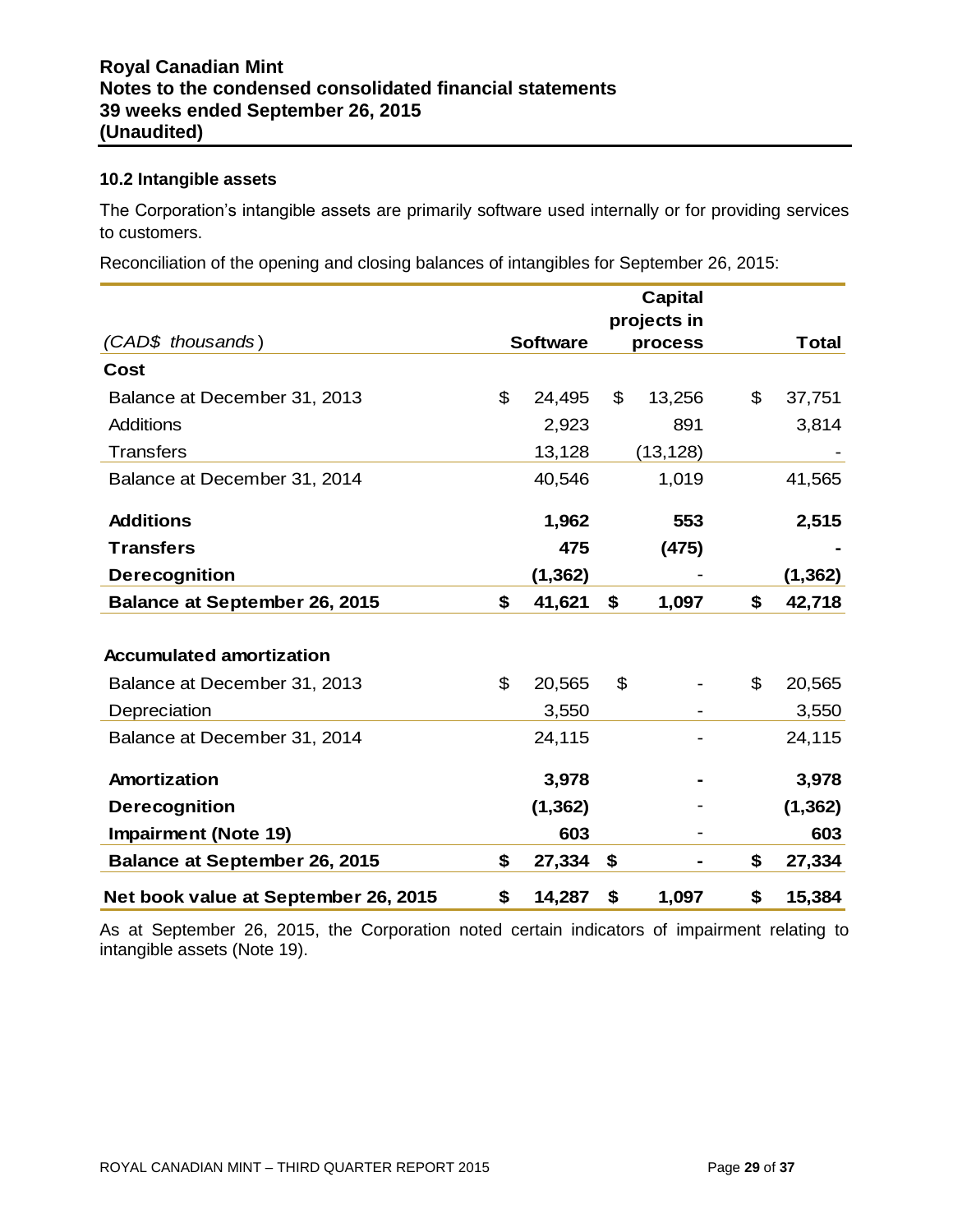#### **11. ACCOUNTS PAYABLE AND ACCRUED LIABILITIES**

|                                          | As at                     |                   |  |  |  |
|------------------------------------------|---------------------------|-------------------|--|--|--|
| (CAD\$ thousands)                        | <b>September 26, 2015</b> | December 31, 2014 |  |  |  |
| Accounts payable and accrued liabilities | \$ 61,837                 | \$74,778          |  |  |  |

A new provision in the amount of \$0.5 million for a potential legal obligation due to the breach of contract was included in accrued liabilities at September 26, 2015. The amount and timing of the settlement of the provision is uncertain.

# **12. EMPLOYEE COMPENSATION AND BENEFITS**

#### **12.1 Employee compensation and benefits expense**

|                                                                                 | 13 weeks ended |               |    | 39 weeks ended |    |                             |    |               |
|---------------------------------------------------------------------------------|----------------|---------------|----|----------------|----|-----------------------------|----|---------------|
|                                                                                 |                | September 26, |    |                |    | September 27, September 26, |    | September 27, |
| (CAD\$ thousands)                                                               |                | 2015          |    | 2014           |    | 2015                        |    | 2014          |
| Included in cost of sales:                                                      |                |               |    |                |    |                             |    |               |
| Salaries and wages including short term employee<br>benefits                    | \$             | 9,529         | \$ | 10,875         | \$ | 27,160                      | \$ | 28,290        |
| Pension costs                                                                   |                | 1,187         |    | 1,255          |    | 4,050                       |    | 4,063         |
| Long term employee benefits and Post-employment<br>benefits other than pensions |                | 490           |    | 470            |    | 1,507                       |    | 1,463         |
| Included in marketing and sale expenses:                                        |                |               |    |                |    |                             |    |               |
| Salaries and wages including short term employee<br>benefits                    |                | 4,887         |    | 4,488          |    | 14,036                      |    | 13,693        |
| Pension costs                                                                   |                | 428           |    | 452            |    | 1,524                       |    | 1,398         |
| Long term employee benefits and Post-employment<br>benefits other than pensions |                | 115           |    | 126            |    | 342                         |    | 364           |
| Included in cost of administration:                                             |                |               |    |                |    |                             |    |               |
| Salaries and wages including short term employee<br>benefits                    |                | 7,207         |    | 7,022          |    | 21,109                      |    | 21,630        |
| Pension costs                                                                   |                | 885           |    | 834            |    | 3,360                       |    | 2,630         |
| Long term employee benefits and Post-employment<br>benefits other than pensions |                | 227           |    | 295            |    | 736                         |    | 871           |
| <b>Termination benefits</b>                                                     |                | 85            |    | 46             |    | 1,843                       |    | 869           |
| Total employee compensation and benefits expense                                | \$             | 25,040        | \$ | 25,863         | \$ | 75,667                      | \$ | 75,271        |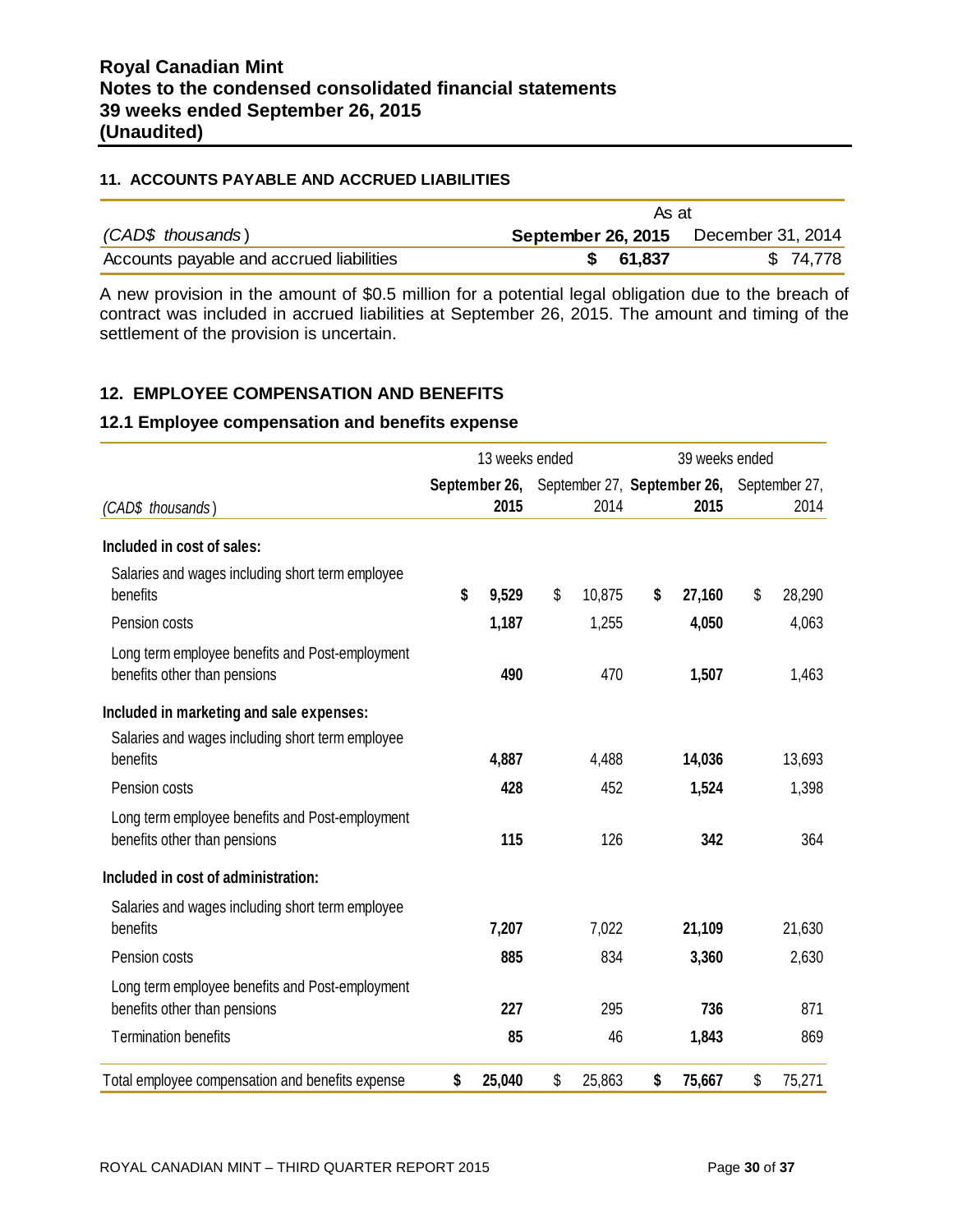## **12.2 Pension benefits**

Substantially all of the employees of the Corporation are covered by the Public Service Pension plan (the "Plan"), a contributory defined benefit plan established through legislation and sponsored by the Government of Canada. Contributions are required by both the employees and the Corporation. The President of the Treasury Board of Canada sets the required employer contributions based on a multiple of the employees' required contribution. Total contributions of \$8.8 million were recognized as an expense in the 39 weeks ended September 26, 2015 (39 weeks ended September 27, 2014 - \$8.7 million).

#### **12.3 Other post-employment benefits**

The Corporation provides severance benefits to its employees and also provides supplementary retirement benefits including post-retirement benefits and post retirement insurance benefits to certain employees. The benefits are accrued as the employees render the services necessary to earn them. These benefits plans are unfunded and thus have no assets, resulting in a plan deficit equal to the accrued benefit obligation.

There was no settlement losses recognized in the 39 weeks ended September 26, 2015 or September 27, 2014. There were no past service costs or curtailments in the 39 weeks ended September 26, 2015 or September 27, 2014.

#### **12.4 Other long-term employee benefits**

The Corporation's other long-term benefits include benefits for employees in receipt of long-term disability benefits, sick leave and special leave benefits and worker's compensation benefits. These benefits plans are unfunded and thus have no assets, resulting in a plan deficit equal to the accrued benefit obligation.

|                                        | 13 weeks ended |               |     |         | 39 weeks ended |             |                |                                           |
|----------------------------------------|----------------|---------------|-----|---------|----------------|-------------|----------------|-------------------------------------------|
|                                        |                | September 26, |     |         |                |             |                | September 27, September 26, September 27, |
| (CAD\$ thousands)                      |                | 2015          |     | 2014    |                | 2015        |                | 2014                                      |
| Revenue from the sale of goods         | S.             | 927,044       | \$. | 496,350 |                | \$2,132,128 |                | \$1,727,053                               |
| Revenue from the rendering of services |                | 3,938         |     | 4,149   |                | 11.540      |                | 12,548                                    |
| <b>Total Revenue</b>                   |                | 930,982       | SS. | 500,499 |                | \$2,143,668 | $\mathbb{S}^-$ | 1,739,601                                 |

# **13. REVENUE**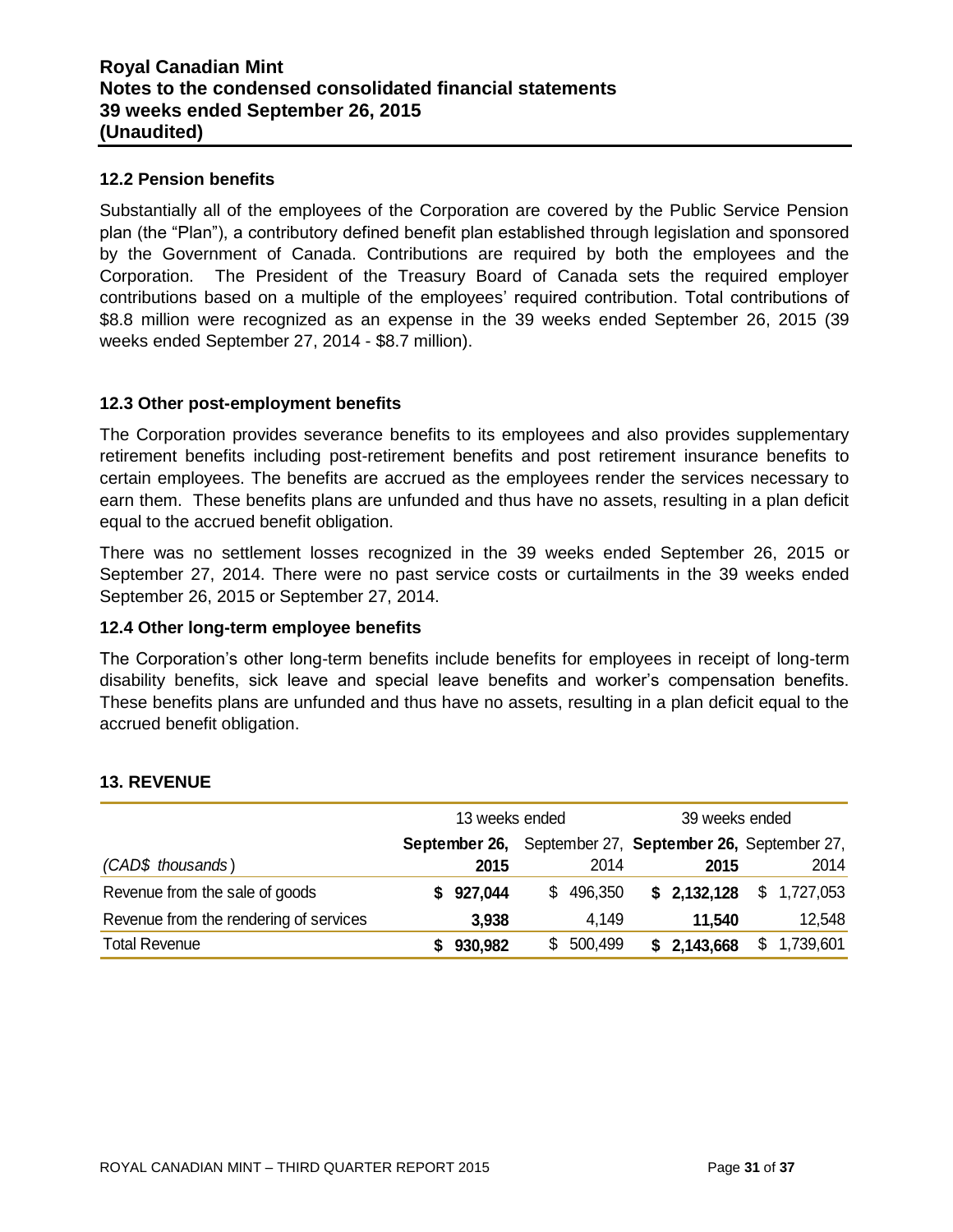# **14. DEPRECIATION AND AMORTIZATION EXPENSE**

|                                               |               | 13 weeks ended | 39 weeks ended |       |  |                                                   |  |        |
|-----------------------------------------------|---------------|----------------|----------------|-------|--|---------------------------------------------------|--|--------|
| (CAD\$ thousands)                             | September 26, | 2015           |                | 2014  |  | September 27, September 26, September 27,<br>2015 |  | 2014   |
| Depreciation of property, plant and equipment |               | 4,504          | S              | 4.462 |  | 13.453                                            |  | 13,071 |
| Amortization of intangible assets             |               | 1,477          |                | 1,088 |  | 3,978                                             |  | 2,456  |
| Total depreciation and amortization expense   |               | 5,981          | \$             | 5,550 |  | 17.431                                            |  | 15,527 |

Depreciation and amortization expense is classified to operating expense as follows:

|                                              |                                                         | 13 weeks ended |    |       | 39 weeks ended |        |  |        |  |
|----------------------------------------------|---------------------------------------------------------|----------------|----|-------|----------------|--------|--|--------|--|
|                                              | September 26, September 27, September 26, September 27, |                |    |       |                |        |  |        |  |
| (CAD\$ thousands)                            |                                                         | 2015           |    | 2014  |                | 2015   |  | 2014   |  |
| Cost of sales                                |                                                         | 3,777          | \$ | 3,789 | \$             | 11,251 |  | 10,973 |  |
| Marketing and sales expenses                 |                                                         | 1,534          |    | 704   |                | 3,297  |  | 2,174  |  |
| Administration expenses                      |                                                         | 670            |    | 1,057 |                | 2,884  |  | 2,380  |  |
| Total depreciation and amortization expenses |                                                         | 5,981          | \$ | 5,550 |                | 17,431 |  | 15,527 |  |

Included in the amortization of the intangible assets for the 13 weeks ended September 26, 2015, is a \$0.8 million reduction of amortization as a result of a change in the useful life, from 5 years to 7 years, of the Corporation's major software applications.

# **15. SCIENTIFIC RESEARCH AND EXPERIMENTAL DEVELOPMENT EXPENSES, NET**

|                                                    | 13 weeks ended |                             | 39 weeks ended                     |       |    |       |  |
|----------------------------------------------------|----------------|-----------------------------|------------------------------------|-------|----|-------|--|
|                                                    |                | September 26, September 27, | <b>September 26, September 27,</b> |       |    |       |  |
| (CAD\$ thousands)                                  | 2015           | 2014                        |                                    | 2015  |    | 2014  |  |
| Research and development expenses                  | 1,568          | \$<br>1,518                 |                                    | 4,703 | \$ | 6,382 |  |
| Scientific research and development investment tax |                |                             |                                    |       |    |       |  |
| credit                                             | (200)          | (122)                       |                                    | (952) |    | (522) |  |
| Research and development expenses, net             | 1,368          | 1,396                       |                                    | 3,751 | \$ | 5,860 |  |

Net research and development expenses are included in the administration expenses in the consolidated statement of comprehensive income.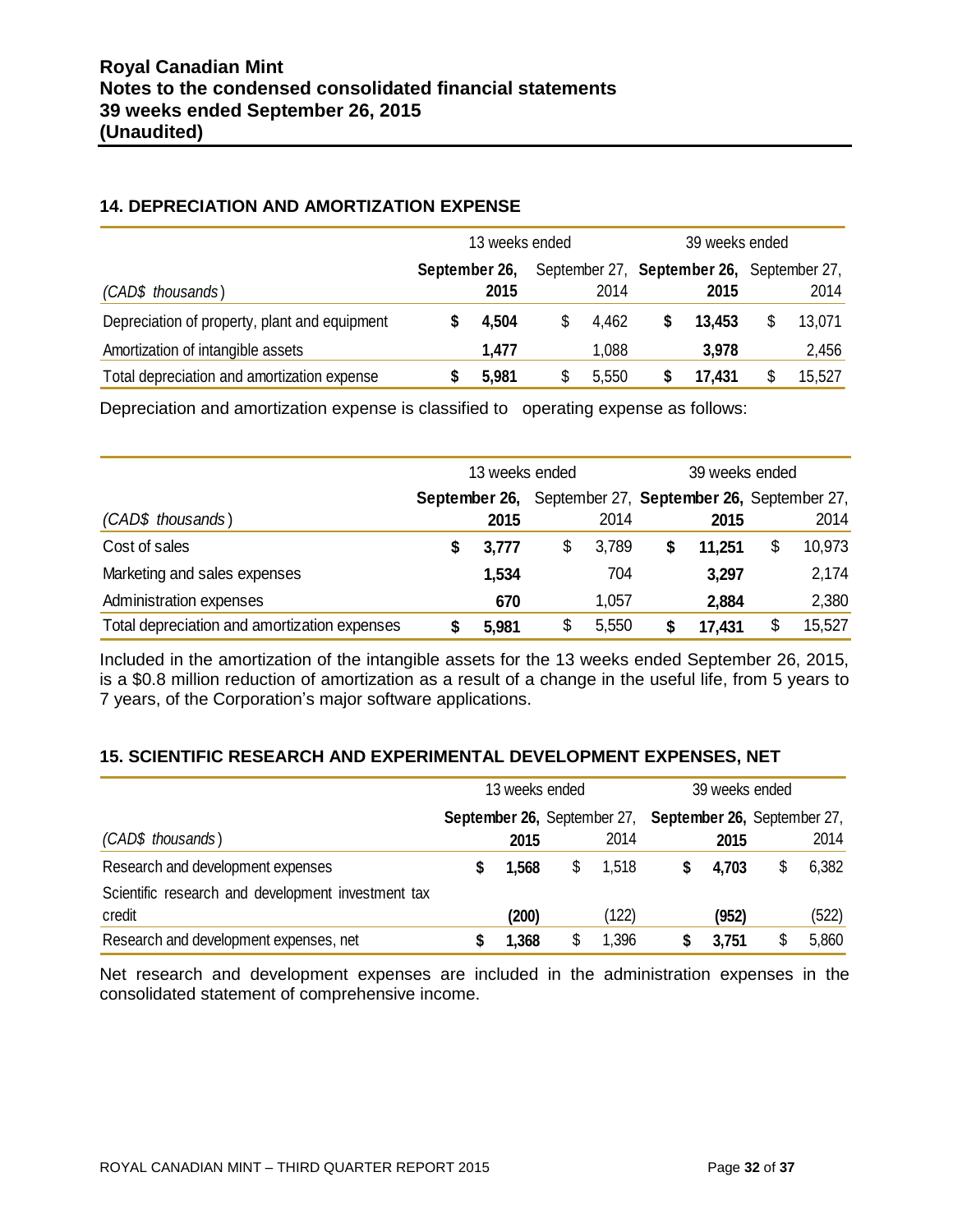#### **16. TRAVEL AND HOSPITALITY**

Significant changes have been made to the Mint's rules and policies governing travel and hospitality to reflect current Treasury Board guidelines, including the *Directive on Travel, Hospitality, Conference and Event Expenditures*. Pursuant to the request to increase transparency on Travel, Hospitality, Conference and Event expenditures, the Mint will be reporting on expenditures on a go forward basis. For 2015, travel and hospitality expenses will be reported and changes in systems and processes will be put in place such that in 2016, conference expenditures will also be reported.

Total travel and hospitality expenses are as follows:

|                                     |      | 13 weeks ended |                                            |     |   |       |                                            | 39 weeks ended |  |  |  |  |  |
|-------------------------------------|------|----------------|--------------------------------------------|-----|---|-------|--------------------------------------------|----------------|--|--|--|--|--|
| (CAD\$ thousands)                   | 2015 |                | <b>September 26, September 27,</b><br>2014 |     |   | 2015  | <b>September 26, September 27,</b><br>2014 |                |  |  |  |  |  |
| Travel                              |      | 578            | \$                                         | 658 | S | 1.967 |                                            | 2,065          |  |  |  |  |  |
| Hospitality                         |      | 110            |                                            | 188 |   | 453   |                                            | 588            |  |  |  |  |  |
| <b>Total Travel and Hospitality</b> |      | 688            | \$                                         | 846 |   | 2,420 |                                            | 2,653          |  |  |  |  |  |

# **17. RELATED PARTY TRANSACTIONS**

The Corporation is related in terms of common ownership to all Government of Canada owned entities. The Corporation enters into transactions with these entities in the normal course of business, under the same terms and conditions that apply to unrelated parties. In accordance with disclosure exemption regarding "government related entities", the Corporation is exempt from certain disclosure requirements of IAS 24 relating to its transactions and outstanding balances with:

- A government that has control, joint control or significant influence over the reporting entity; and
- Another entity that is a related party because the same government has control, joint control or significant influence over both the reporting entity and the other entity.

Transactions with related parties that are considered to be individually or collectively significant include transactions with the Government of Canada, and departments thereof and all federal Crown Corporations.

The majority of transactions are with the Department of Finance ("DOF") related to the production, management and delivery of Canadian circulation coins. These are negotiated and measured at cost recovery basis under a three year Memorandum of Understanding, where pricing is agreed to annually in the normal course of operations.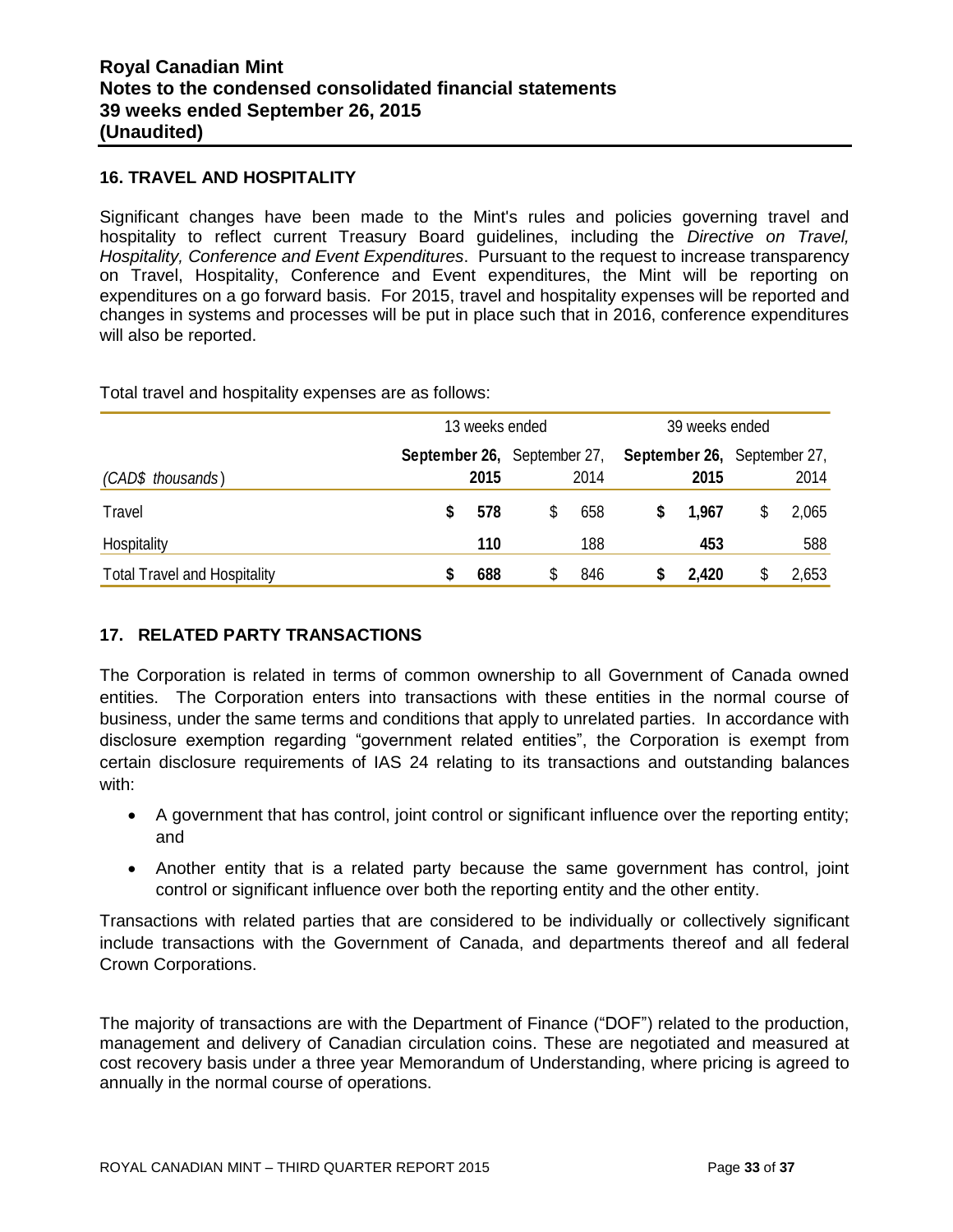The revenues related to the transactions with Department of Finance are as follows:

|                   |                                                         | 13 weeks ended |  |          | 39 weeks ended |        |  |           |
|-------------------|---------------------------------------------------------|----------------|--|----------|----------------|--------|--|-----------|
|                   | September 26, September 27, September 26, September 27, |                |  |          |                |        |  |           |
| (CAD\$ thousands) |                                                         | 2015           |  | 2014     |                | 2015   |  | 2014      |
| Revenue from DOF  |                                                         | 20.628         |  | \$27,348 | SS.            | 68,059 |  | \$ 78,469 |

Due to the retrospective application of IAS 16 at the date of transition to IFRS on January 1st, 2010, depreciation expense was charged under Canadian GAAP to the Department of Finance at a rate in excess of depreciation expenses recorded under IAS 16 by an aggregate amount of \$8.2 million at that time. This amount was included in accounts payable and accrued liabilities on the consolidated statement of financial position since it was payable on demand by DOF. Starting in 2011, the Corporation began reducing its billing to the DOF by \$0.5 million annually and the remainder of \$6.2 million as at September 26, 2015 (December 31, 2014 - \$6.2 million) will reduce future billings over the next 12 years.

#### **18. COMMITMENTS, CONTINGENCIES AND GUARANTEES**

#### **18.1 Precious metal leases**

In order to facilitate the production of precious metal coins and manage the risks associated with changes in metal prices, the Corporation may enter into firm fixed price purchase commitments, as well as precious metals leases. As at September 26, 2015, the Corporation had \$34.4 million outstanding precious metal purchase commitments (December 31, 2014 – \$26.8 million). At the end of the period, the Corporation had entered into precious metal leases as follows:

|           | As at                     |                   |
|-----------|---------------------------|-------------------|
| Ounces    | <b>September 26, 2015</b> | December 31, 2014 |
| Gold      | 288,378                   | 31,564            |
| Silver    | 5,683,143                 | 6,640,171         |
| Palladium | 9,194                     | 465               |
| Platinum  | 10,191                    | 6,763             |

The fees for these leases are based on market value. The precious metal lease payment expensed for the 39 weeks ended September 26, 2015 is \$3.3 million (39 weeks ended September 27, 2014 - \$1.8 million). The value of the metals under these leases has not been reflected in the Corporation's consolidated financial statements since the Corporation intends to settle these commitments through receipt or delivery of the underlying metal.

## **18.2 Base metal commitments**

In order to facilitate the production of circulation and non-circulation coins (for Canada and other countries) and manage the risks associated with changes in metal prices, the Corporation may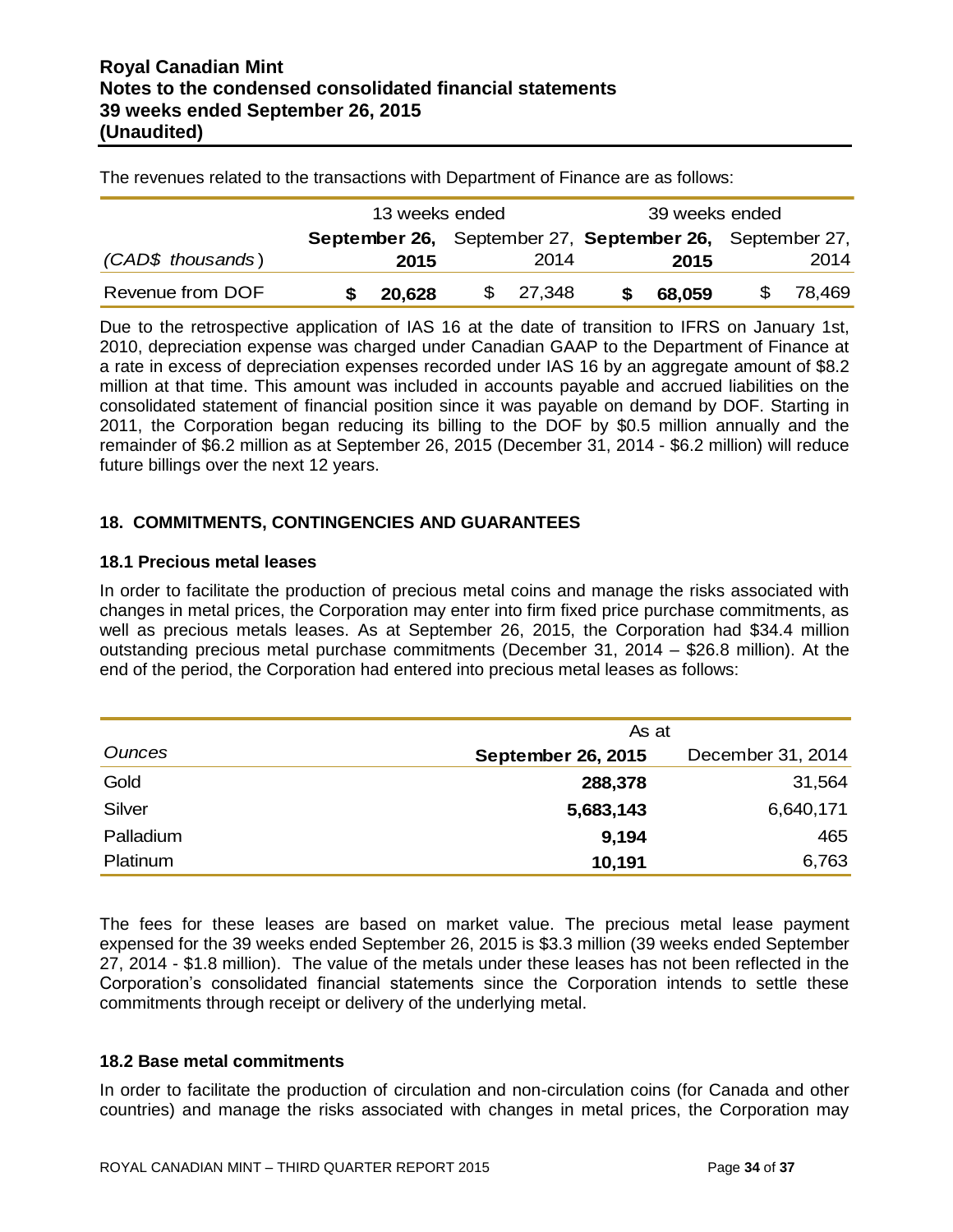enter into firm fixed price purchase commitments. As at September 26, 2015, the Corporation had \$30.2 million (December 31, 2014 - \$ 21.8 million) in purchase commitments outstanding.

#### **18.3 Trade finance bonds and bank guarantees**

The Corporation has various outstanding bank guarantees and trade finance bonds associated with the production of foreign circulation coin contracts. These were issued in the normal course of business. The guarantees and bonds are delivered under standby facilities available to the Corporation through various financial institutions. Performance guarantees generally have a term up to one year depending on the applicable contract, while warranty guarantees can last up to five years. Bid bonds generally have a term of less than three months, depending on the length of the bid period for the applicable contract. The various contracts to which these guarantees or bid bonds apply generally have terms ranging from one to two years. Any potential payments which might become due under these commitments would relate to the Corporation's non-performance under the applicable contract. The Corporation does not anticipate any material payments will be required in the future. As of September 26, 2015, under the guarantees and bid bonds, the maximum potential amount of future payments is \$10.1 million (December 31, 2014 - \$10.0 million).

#### **18.4 Other commitments and guarantees**

The Corporation may borrow money from the Consolidated Revenue Fund or any other source, subject to the approval of the Minister of Finance with respect to the time and terms and conditions. Since March 1999, following the enactment of changes to the *Royal Canadian Mint Act*, the aggregate of the amounts loaned to the Corporation and outstanding at any time shall not exceed \$75 million. For the 39 weeks ended September 26, 2015, approved short-term borrowings for working capital within this limit, were not to exceed USD\$15.0 million (September 27, 2014 - CAD\$25.0 million). The short term borrowing is restricted to USD overdraft coverage for clearing and settlement delays related to coinage and bullion sales.

To support such short-term borrowings as may be required from time to time, the Corporation has various commercial borrowing lines of credit, made available to it by Canadian financial institutions. These lines are unsecured and provide for borrowings up to 364 days in term based on negotiated rates. No amounts were borrowed under these lines of credit as at September 26, 2015 or December 31, 2014.

The Corporation has committed as at September 26, 2015 to spend approximately \$5.1 million (December 31, 2014 - \$12.8 million) on capital projects.

As of September 26, 2015, the Corporation has future commitments of \$17.6 million (December 31, 2014 - \$24.0 million) related to lease obligations and \$31.1 million (December 31, 2014 - \$22.5 million) in other contractual purchase obligations for goods and services. These commitments will be completed by June 2027.

Total estimated remaining future commitments are as follows: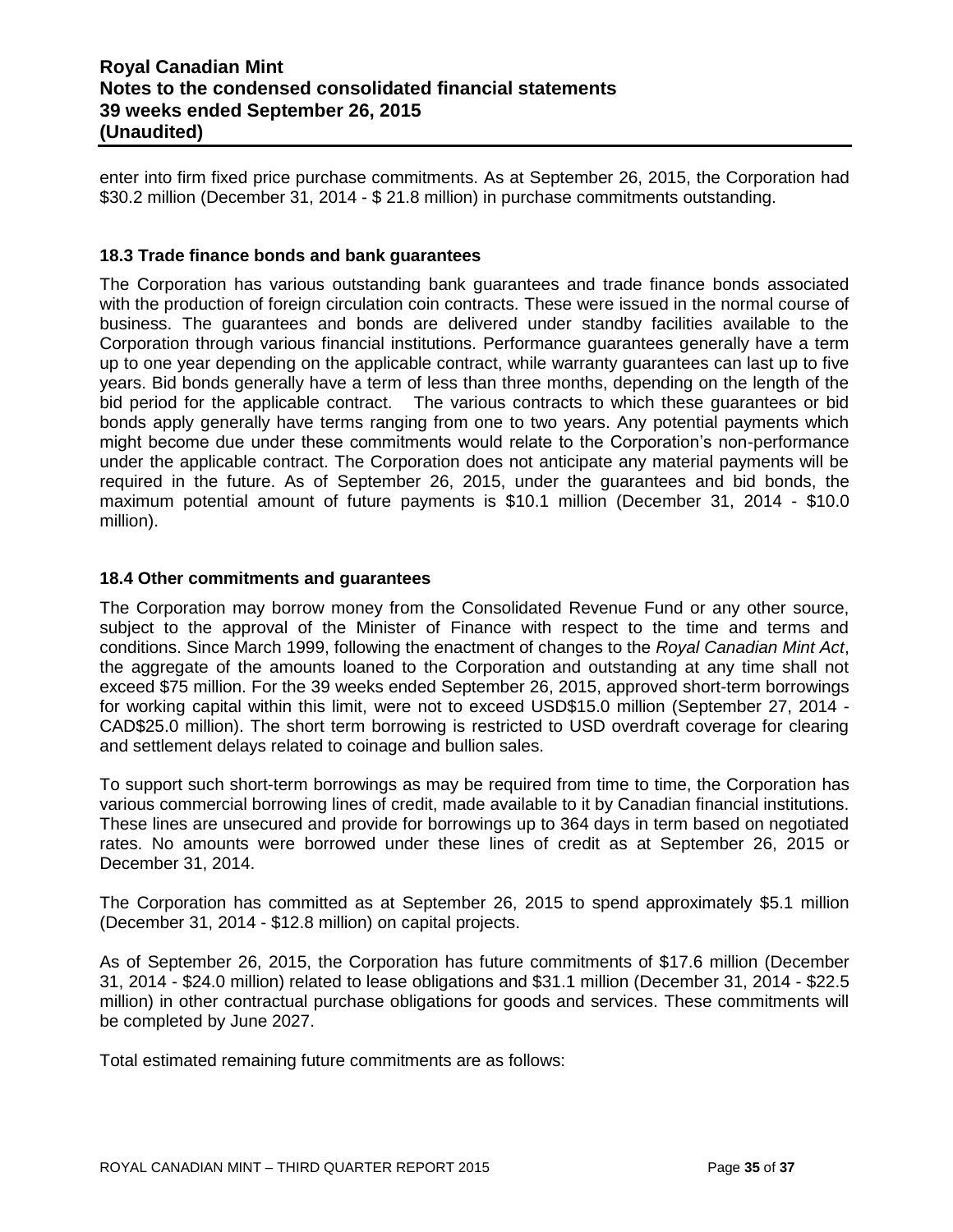# **Royal Canadian Mint Notes to the condensed consolidated financial statements 39 weeks ended September 26, 2015 (Unaudited)**

|                               | 2015   | 2016  | 2017  | 2018  | 2019  | 2021 and<br><b>Therafter</b> |
|-------------------------------|--------|-------|-------|-------|-------|------------------------------|
| (CAD\$ thousands)             |        |       |       |       |       |                              |
| <b>Operating Leases</b>       | 939    | 1.794 | 1,922 | 1,818 | 1,803 | 9,370                        |
| Other Commitments (no leases) | 29,106 | .357  | 415   | 106   | 18    | 88                           |
| <b>Total</b>                  | 30,045 | 3,150 | 2,337 | 1,924 | 1,821 | 9,458                        |

There are various legal claims against the Corporation. Claims that are uncertain in terms of the outcome or potential outflow or that are not measurable are considered to be a contingency and are not recorded in the Corporation's consolidated financial statements.

A provision in the amount of \$0.5 million for a potential legal obligation is included in accounts payable and accrued liabilities as at September 26, 2015. The amount and timing of the settlement of the provision are uncertain.

There is no contingent liability as of December 31, 2014.

There have been no other material changes to the Corporation's commitments, contingencies and guarantees since December 31, 2014.

#### **19. IMPAIRMENT OF CAPITAL ASSETS**

At the end of each reporting period, the Corporation assesses whether there are events or circumstances indicating that an asset may be impaired. According to *IAS36 Impairment of Assets,* such events or circumstances notably include material adverse changes which in the long-term impact the economic environment or the Corporation's assumptions or objectives.

As a result of the Corporation's strategic review, the Corporation performed tests of impairment on the two of its three Cash Generating Units (CGUs), Circulation and Refinery, as of September 26, 2015 after indicators of impairment were observed.

The Corporation used the value in use method to estimate the recoverable amount of the tangible and intangible assets for each CGU that displayed impairment indicators. The impairment review concluded that the Refinery CGU was not impaired however the Circulation CGU was impaired and, as a result, impairment losses in the amount of \$65.5 million were recognized in the third quarter of 2015. The impairment losses are included in operating expenses on the Consolidated Statements of Comprehensive Income.

The \$65.5 million impairment losses will increase the deductible temporary difference by the same amount, resulting in an increase in the deferred tax asset. This will result in a deferred tax recovery of approximately \$16.4 million at the applicable tax rate of 25% which is offset by the deferred tax liability.